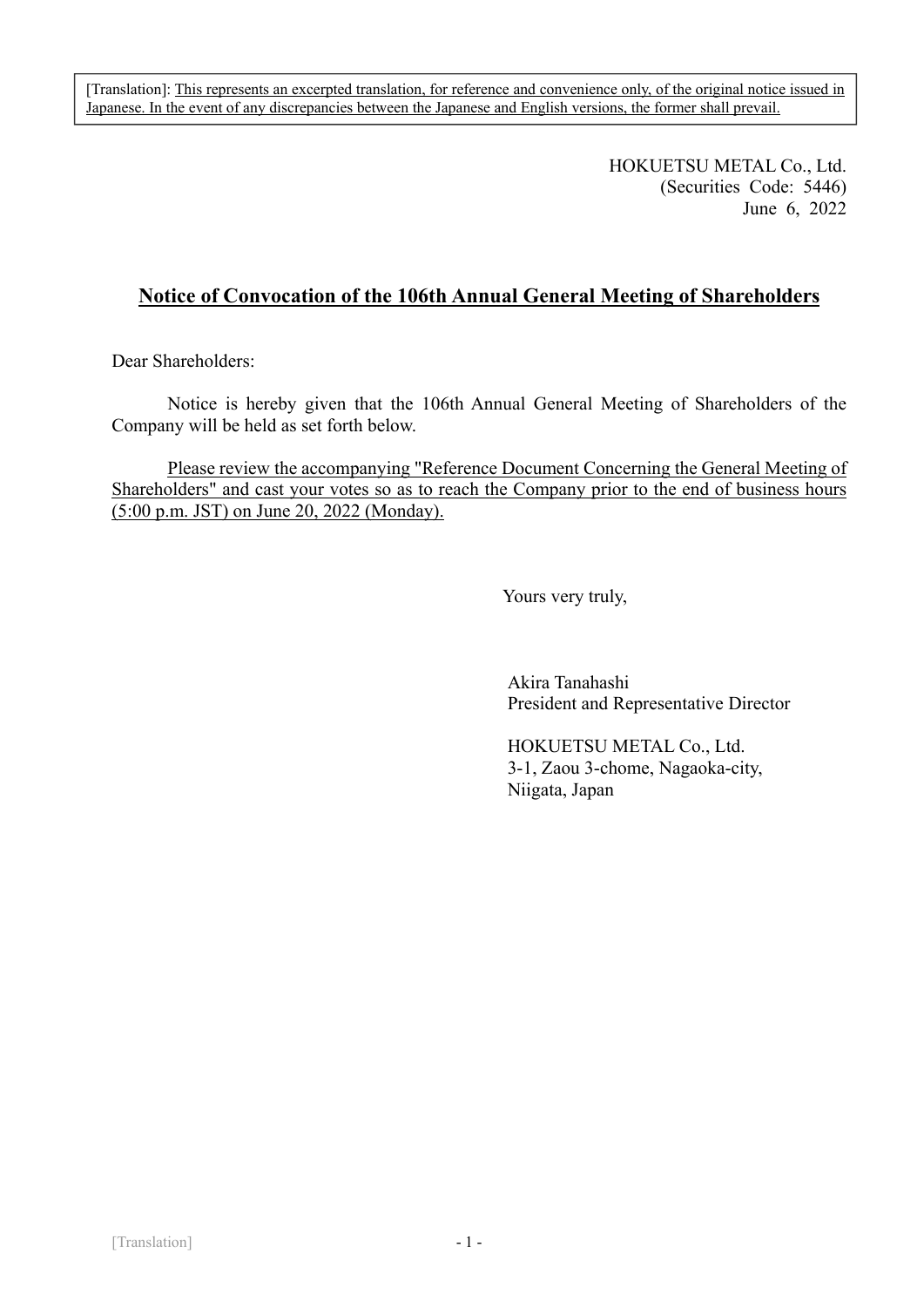# **Particulars**

# **1. Date and time of the meeting:**

Tuesday, June 21, 2022, at 10:00 a.m. (JST) Reception will start at 9:00 a.m. (JST)

# **2. Place of the meeting:**

Hotel New Otani Nagaoka, 2F (*Hakucho*'s room) 8-35, Daimachi 2-chome, Nagaoka-city, Niigata

### **3. Agenda of the meeting:**

### **Matters to be reported:**

- 1. Report on the Business Report and Consolidated Financial Statements for the 106th fiscal year (from April 1, 2021 to March 31, 2022) and the results of the audits of the Consolidated Financial Statements by the Accounting Auditor and Board of Company Auditors Meeting.
- 2. Report on the Non-Consolidated Financial Statements for the 106th fiscal year (from April 1, 2021 to March 31, 2022).

### **Matters for resolution:**

**<Proposals from the Company> Proposal No. 1: Partial Amendment of the Articles of Incorporation Proposal No. 2: Election of Five (5) Directors Proposal No. 3: Election of One (1) Substitute Company Auditor** 

**<Proposals from a Shareholder> Proposal No.4: Election of Three (3) Directors Proposal No.5: Election of One (1) Substitute Company Auditor** 

# **The Board of Directors is opposed to both of the Proposals from the Shareholder.**

◎In the event of any amendment to the Reference Document Concerning the General Meeting of Shareholders, Business Report, Consolidated Financial Statements, or Non-Consolidated Financial Statements, the Company will post the amended items on the Company's website (https://www.hokume.co.jp/).

◎If you do not express the approval or disapproval on the voting, the Company will consider it indicative of approval for all proposals from the Company and indicative of disapproval for all proposals from the Shareholder.

◎In the event that one and the same shareholder exercises voting rights both via return mail and via the Internet, the Company will consider the exercise of voting rights via the Internet to be valid. Moreover, in the event one and the same shareholder exercises voting rights several times via the same method, the Company will consider the last exercise of voting rights to be valid.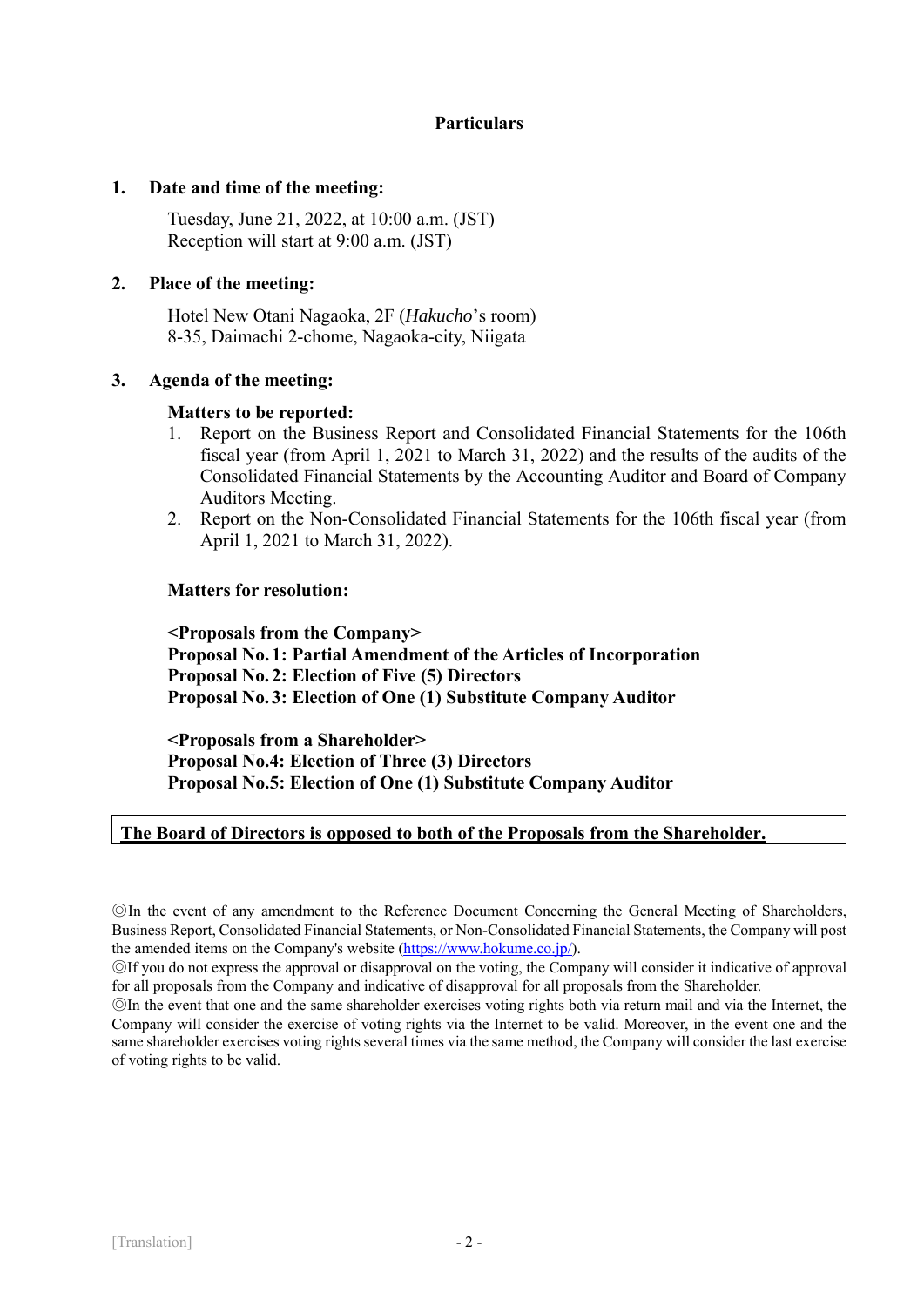# **Reference Document Concerning the General Meeting of Shareholders**

# **Proposals and Matters for Reference**

# **<Proposals by the Company (Proposal No. 1 to No. 3)>**

# **Proposal No. 1: Partial Amendment of the Articles of Incorporation**

1. Reasons for Proposal

(1) Article 2 (Purposes) in the proposed amendment will add additional purposes to the current purposes of the Company to align with the diversified businesses of the Company and its subsidiaries.

(2) The revised regulations specified in the Proviso to Article 1 of the Supplementary Provisions to the Act on Partial Amendment of the Companies Act (No. 70 of 2019) will become effective on September 1, 2022. Accordingly, in order to prepare for the introduction of systems for electronic provision of materials for general meetings of shareholders, the Company's Articles of Incorporation will be amended as follows.

- ①Proposed Article 14, Paragraph 1 in the Articles of Incorporation stipulates that the Company takes measures for electronic provision of information contained in reference documents, etc., for the general meeting of shareholders.
- ②Proposed Article 14, Paragraph 2 in the Articles of Incorporation establishes a provision to limit the scope of matters to be described in paper copies delivered to shareholders who request delivery of such copies.
- ③The stipulation on internet disclosure and deemed provision of reference documents, etc., for general meetings of shareholders (the current Article 14 of the Articles of Incorporation) is to be deleted, as it will no longer be necessary.
- ④In tandem with the above additions and deletions, supplementary provisions will be established with respect to effective dates and other matters.

# 2.Details of Amendment

Details of the proposed amendments are as follows.

(The underlined portions indicate amendments.)

| <b>Current Articles of Incorporation</b>         | <b>Proposed Amendments</b>                       |  |  |
|--------------------------------------------------|--------------------------------------------------|--|--|
| Article 1 (Article Omitted)                      | Article 1 (No Amendment)                         |  |  |
|                                                  |                                                  |  |  |
| (Purposes)                                       | (Purposes)                                       |  |  |
| Article 2. The purpose of the Company shall be   | Article 2. The purpose of the Company shall be   |  |  |
| to engage in the following businesses:           | to engage in the following businesses:           |  |  |
| 1. Manufacture, processing and sale of pig iron, | 1. Manufacture, processing and sale of pig iron, |  |  |
| copper materials, and primary products of iron   | copper materials, and primary products of iron   |  |  |
| and steel such as cast steel.                    | and steel such as cast steel.                    |  |  |
| 2. Manufacture, processing and sale of           | 2. Manufacture, processing and sale of           |  |  |
| secondary products of iron and steel.            | secondary products of iron and steel.            |  |  |
| 3. Manufacture, processing and sale of non-      | 3. Manufacture, processing and sale of non-      |  |  |
| ferrous metals and alloy iron.                   | ferrous metals and alloy iron.                   |  |  |
| 4. Manufacture, processing and sale of iron and  | 4. Manufacture, processing and sale of iron and  |  |  |
| steel structures.                                | steel structures.                                |  |  |
| 5. Manufacture, processing<br>and<br>sale of     | 5. Manufacture, processing and sale of           |  |  |
| machinery and equipment.                         | machinery and equipment.                         |  |  |
| (New Addition)                                   | 6. Processing and sale of ceramic products, and  |  |  |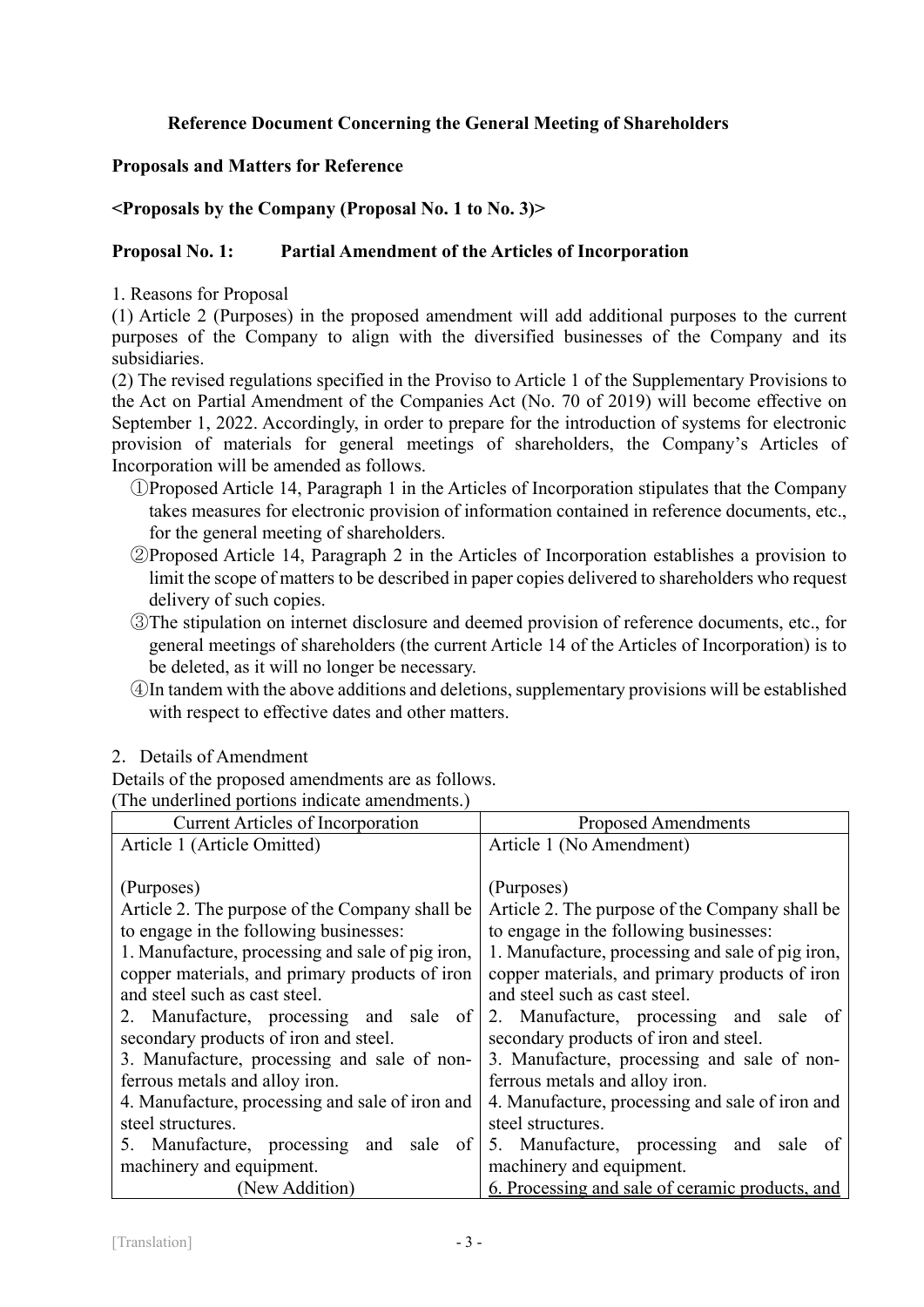| <b>Current Articles of Incorporation</b>                                                                                                                                                                                                                                                                                                                                                                                                                                                                                                                                                               | <b>Proposed Amendments</b>                                                                                                                                                                                                                                                                                                                                                                                                                                                                                                                                                                                                       |
|--------------------------------------------------------------------------------------------------------------------------------------------------------------------------------------------------------------------------------------------------------------------------------------------------------------------------------------------------------------------------------------------------------------------------------------------------------------------------------------------------------------------------------------------------------------------------------------------------------|----------------------------------------------------------------------------------------------------------------------------------------------------------------------------------------------------------------------------------------------------------------------------------------------------------------------------------------------------------------------------------------------------------------------------------------------------------------------------------------------------------------------------------------------------------------------------------------------------------------------------------|
| (New Addition)                                                                                                                                                                                                                                                                                                                                                                                                                                                                                                                                                                                         | other civil engineering and building materials.<br>7. Contracting and construction of civil                                                                                                                                                                                                                                                                                                                                                                                                                                                                                                                                      |
| $6.$ Collection, transportation and disposal of<br>domestic waste and industrial waste, and sale of<br>recycled products thereof.<br>Motor truck transportation<br>business,<br>7.<br>forwarding business and warehousing business.<br>8. Any and all businesses incidental or related<br>to the preceding items.<br>2) For the purpose of executing the business<br>above, the Company may jointly run a business,<br>invest in other companies, or incorporate<br>another company.                                                                                                                   | engineering works.<br>8. Collection, transportation and disposal of<br>domestic waste and industrial waste, and sale of<br>recycled products thereof.<br>9. Motor truck transportation business,<br>forwarding business and warehousing business.<br>10. Any and all businesses incidental or related<br>to the preceding items.<br>2) For the purpose of executing the business<br>above, the Company may jointly run a business,<br>invest in other companies, or incorporate<br>another company.                                                                                                                              |
| Article 3 to Article 13 (Articles Omitted)                                                                                                                                                                                                                                                                                                                                                                                                                                                                                                                                                             | Article 3 to Article 13 (No Amendment)                                                                                                                                                                                                                                                                                                                                                                                                                                                                                                                                                                                           |
| (Internet Disclosure of Reference Documents,<br>Etc., for General Meetings of Shareholders)<br>Article 14. In convening a General Meeting of<br>Shareholders, the Company shall be deemed to<br>have provided to shareholders information<br>concerning matters required to be described or<br>presented in reference documents for General<br>Meetings of Shareholders, business reports,<br>financial statements and consolidated financial<br>statements, by disclosing such information over<br>the Internet in a manner set forth in the<br>ministerial ordinances of the Ministry of<br>Justice. | (Deletion)                                                                                                                                                                                                                                                                                                                                                                                                                                                                                                                                                                                                                       |
| (New Addition)                                                                                                                                                                                                                                                                                                                                                                                                                                                                                                                                                                                         | (Provision of Documents in Electronic Format,<br>Etc.)<br>Article 14. In convening a General Meeting of<br>Shareholders, the Company shall provide the<br>contents of the reference documents, etc., for<br>the General Meeting of Shareholders in an<br>electronic format.<br>2 Among the contents provided in an<br>electronic format, the Company may exclude<br>all or a part of the matters prescribed by the<br>ministerial ordinances of the Ministry of Justice<br>from the documents that will be delivered to<br>shareholders who requested the delivery of<br>such documents by the record date for voting<br>rights. |
| Article 15 to Article 39 (Articles Omitted)                                                                                                                                                                                                                                                                                                                                                                                                                                                                                                                                                            | Article 15 to Article 39 (No Amendment)                                                                                                                                                                                                                                                                                                                                                                                                                                                                                                                                                                                          |
| (New Addition)                                                                                                                                                                                                                                                                                                                                                                                                                                                                                                                                                                                         | (Supplementary Provisions)                                                                                                                                                                                                                                                                                                                                                                                                                                                                                                                                                                                                       |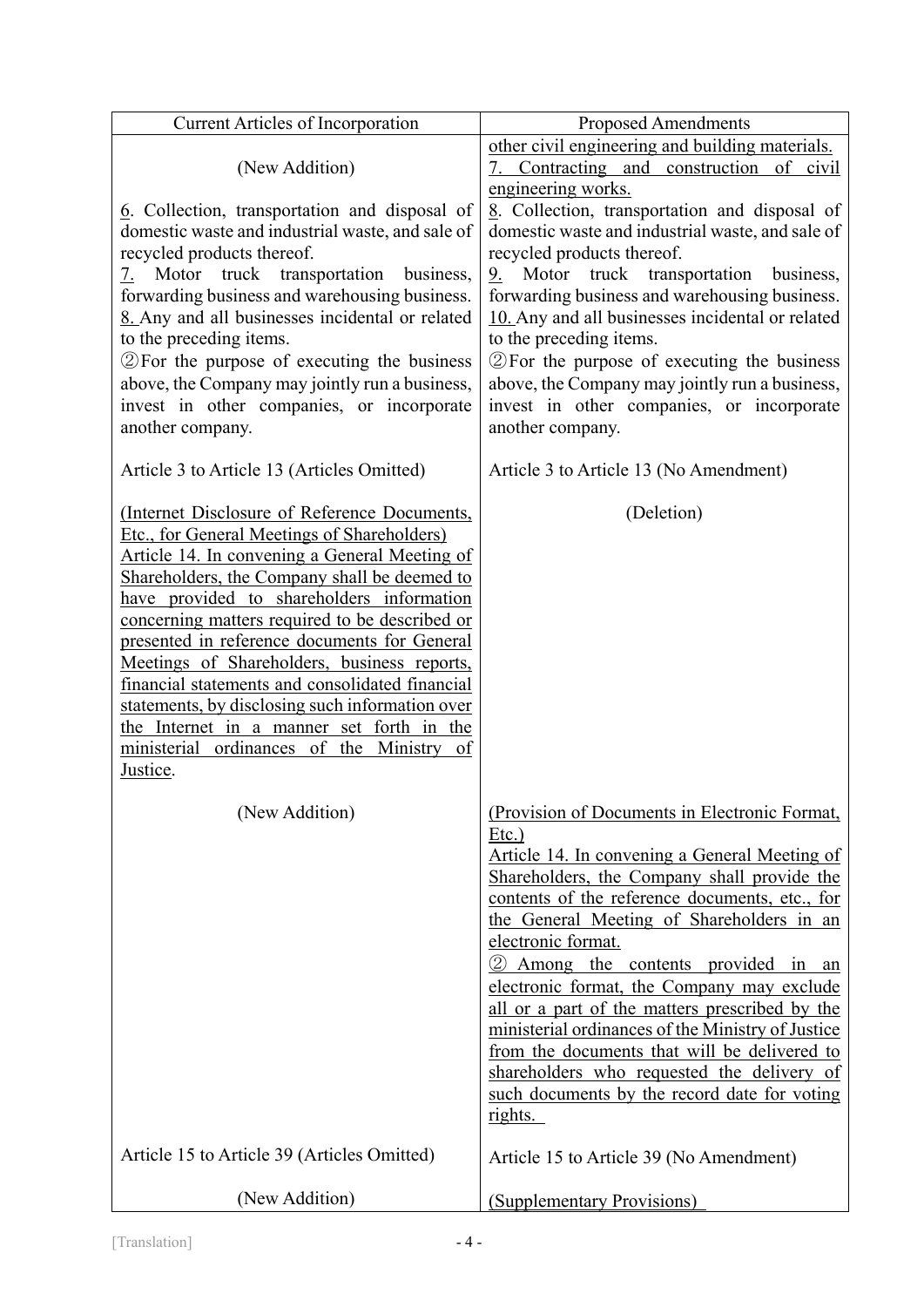| <b>Current Articles of Incorporation</b> | <b>Proposed Amendments</b>                          |  |  |
|------------------------------------------|-----------------------------------------------------|--|--|
|                                          | 1. The deletion of Article 14 of the current        |  |  |
|                                          | Articles of Incorporation (Internet Disclosure      |  |  |
|                                          | of Reference Documents, Etc., for General           |  |  |
|                                          | $\Omega$<br>Shareholders)<br>the<br>Meetings<br>and |  |  |
|                                          | establishment of Article 14 (Provision<br>οf        |  |  |
|                                          | Documents in Electronic Format, Etc.) shall be      |  |  |
|                                          | effective from September 1st, 2022.                 |  |  |
|                                          | 2. Notwithstanding the provisions of the            |  |  |
|                                          | preceding paragraph, Article 14 of the current      |  |  |
|                                          | Articles of Incorporation shall remain effective    |  |  |
|                                          | regarding any General Meeting of Shareholders       |  |  |
|                                          | held on a date prior to the end of February 2023.   |  |  |
|                                          | 3. These Supplementary Provisions shall be          |  |  |
|                                          | deleted on March 1st, 2023 or the date when         |  |  |
|                                          | three months have passed from the date of the       |  |  |
|                                          | General Meeting of Shareholders in<br>the           |  |  |
|                                          | preceding paragraph, whichever is later.            |  |  |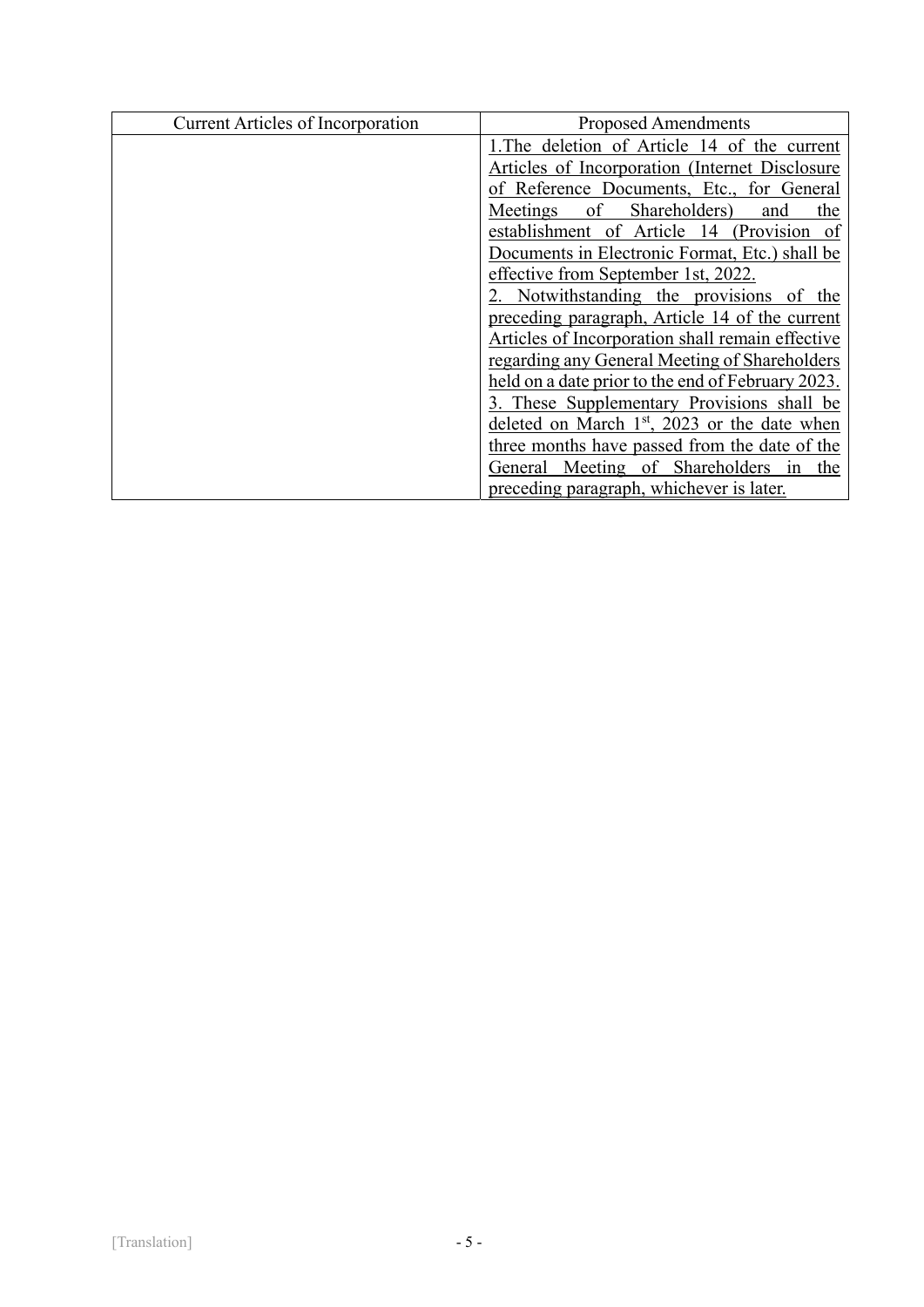# **Proposal No. 2: Election of Five (5) Directors**

The terms of office of all five (5) Directors will expire at the conclusion of this General Meeting of Shareholders. Accordingly, we propose to elect five (5) Directors.

|                         | The candidates for Directors are as follows.                                              |                                    |  |  |
|-------------------------|-------------------------------------------------------------------------------------------|------------------------------------|--|--|
| Candidate<br>Number     | Name                                                                                      | <b>Current Position</b>            |  |  |
| 1.                      | Akira Tanahashi<br>Reappointment                                                          | Representative Director            |  |  |
| 2.                      | Reappointment<br>Yasutaka Takenaka                                                        | Senior Managing Executive Director |  |  |
| 3.                      | Reappointment<br><b>Outside Director</b><br>Yoshihiko Ogura                               | <b>Outside Director</b>            |  |  |
| 4.                      | Reappointment<br><b>Outside Director</b><br>Kouzou Yoneda<br><b>Independent Director</b>  | Outside and Independent Director   |  |  |
| 5.                      | Reappointment<br><b>Outside Director</b><br>Hisashi Nakano<br><b>Independent Director</b> | Outside and Independent Director   |  |  |
| Reappointment           | Candidate for Reappointment as Director                                                   |                                    |  |  |
| <b>Outside Director</b> | Candidate for Outside Director                                                            |                                    |  |  |
|                         | Independent Director<br>Independent Director as Stipulated by the Stock Exchange          |                                    |  |  |

The candidates for Directors are as follows: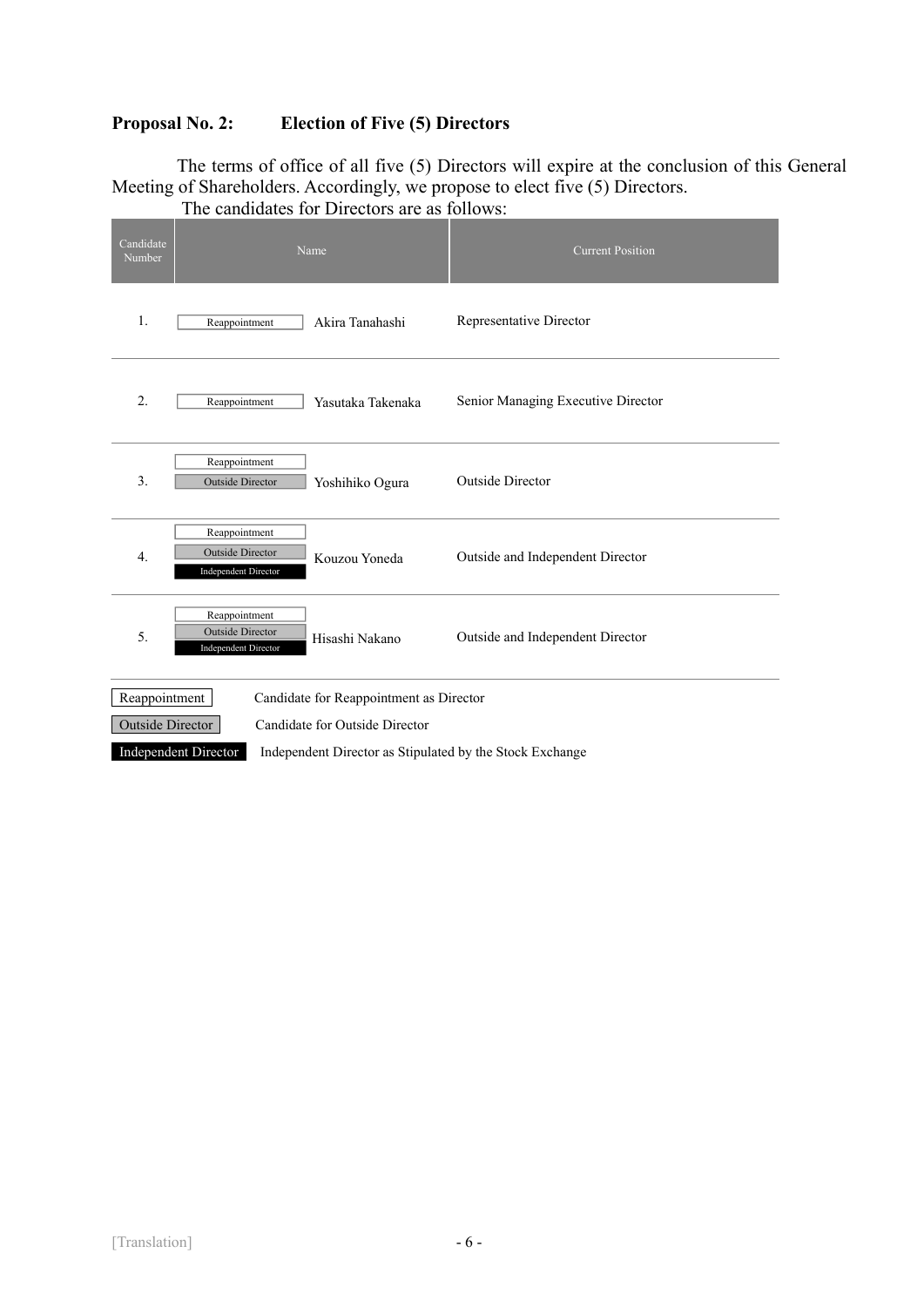| <b>Candidates for Directors</b> |  |
|---------------------------------|--|
|---------------------------------|--|

| Candidate<br>Number | Name<br>(Date of birth)            |                                        | Brief history<br>(Positions and responsibilities and important positions of other organizations<br>concurrently held)                                                                |                                                         |
|---------------------|------------------------------------|----------------------------------------|--------------------------------------------------------------------------------------------------------------------------------------------------------------------------------------|---------------------------------------------------------|
| 1.                  | Reappointment                      | April 1980<br>April 2006<br>April 2007 | Joined Topy Industries, Limited ("Topy Industries")<br>Head of Toyohashi Factory, Steel Business Division<br>of Topy Industries<br>Executive Officer, Vice Manager of Steel Business | Number of shares<br>of the Company<br>held by Candidate |
|                     | Akira Tanahashi<br>(Nov. 18, 1956) |                                        | Division, Head of Toyohashi Factory of Topy<br><b>Industries</b>                                                                                                                     | $6,000$ shares                                          |
|                     |                                    | June 2011                              | Director of the Company                                                                                                                                                              | Length of terms                                         |
|                     |                                    | June 2011                              | Director of in charge of Steel and Iron Business, and<br>Manager of Steel Business Division of Topy<br><b>Industries</b>                                                             | 11 years                                                |
|                     |                                    | April 2013                             | Director in charge of Steel and Iron Business,<br>Manager of Steel Business Division, and Project<br>Leader of New Steel Factory Construction of Topy<br><b>Industries</b>           | Attendance at<br>Meetings of the<br>Board of Directors  |
|                     |                                    | June 2013                              | Executive Officer in charge of Steel and Iron<br>Business, Manager of Steel Business Division, and<br>Project Leader of New Steel Factory Construction of<br>Topy Industries         | 17/17                                                   |
|                     |                                    | April 2015                             | Managing Executive Officer in charge of Steel and<br>Iron Business, and Manager of Steel Business<br>Division                                                                        |                                                         |
|                     |                                    | April 2016                             | Senior Managing Director in charge of Group<br>Management assisting President of the Company                                                                                         |                                                         |
|                     |                                    | April 2017                             | Representative Director of the Company (current)                                                                                                                                     |                                                         |
|                     |                                    |                                        | (Important positions of other organizations currently<br>held)                                                                                                                       |                                                         |
|                     |                                    |                                        | None                                                                                                                                                                                 |                                                         |

(Reasons for nomination as a Director Candidate)

Mr. Akira Tanahashi has demonstrated strong leadership as a director (Representative Director) who also has served as a business executive (President), and has promoted management structural reforms of Hokuetsu Metal Group ("the Group"). In addition, Mr. Tanahashi, in order to realize the long-term vision "Metal Vision 2030 <Kizuna>" announced in October 2019 and the medium-term five-year management plan "Kizuna 2024", executed the absorption-type merger of two wholly-owned subsidiaries in October 2019, made Kotecs Co., Ltd. a wholly owned subsidiary in April 2020, established Innovas Co., Ltd. in July 2021, and made large-scale capital investments such as rationalization work for the Nagaoka Rolling Plant.

The Nomination and Compensation Committee has determined that it can be expected to contribute to the sustainable improvement of corporate value of the Company, and has decided upon him as a candidate for director continuously.

#### (Message for the Shareholders)

The medium-term management plan "Kizuna 2024", which was formulated to realize the "Metal Vision 2030 <Kizuna>" that depicts our company's vision toward 2030, has entered its third year in execution. The current business environment is harsher and more drastic than initially expected, and it is necessary to implement measures more speedily.

We will complete the medium-term management plan, which will lead to the improvement of our corporate value by continuously advancing aggressive "capital investment", "investment in people" aimed at strengthening of human resources, "strengthening of technological capabilities" by promoting new product development and technological development, and "strengthening of on-site capabilities" which is the basis of manufacturing. We would like to ask our shareholders for continued guidance and encouragement.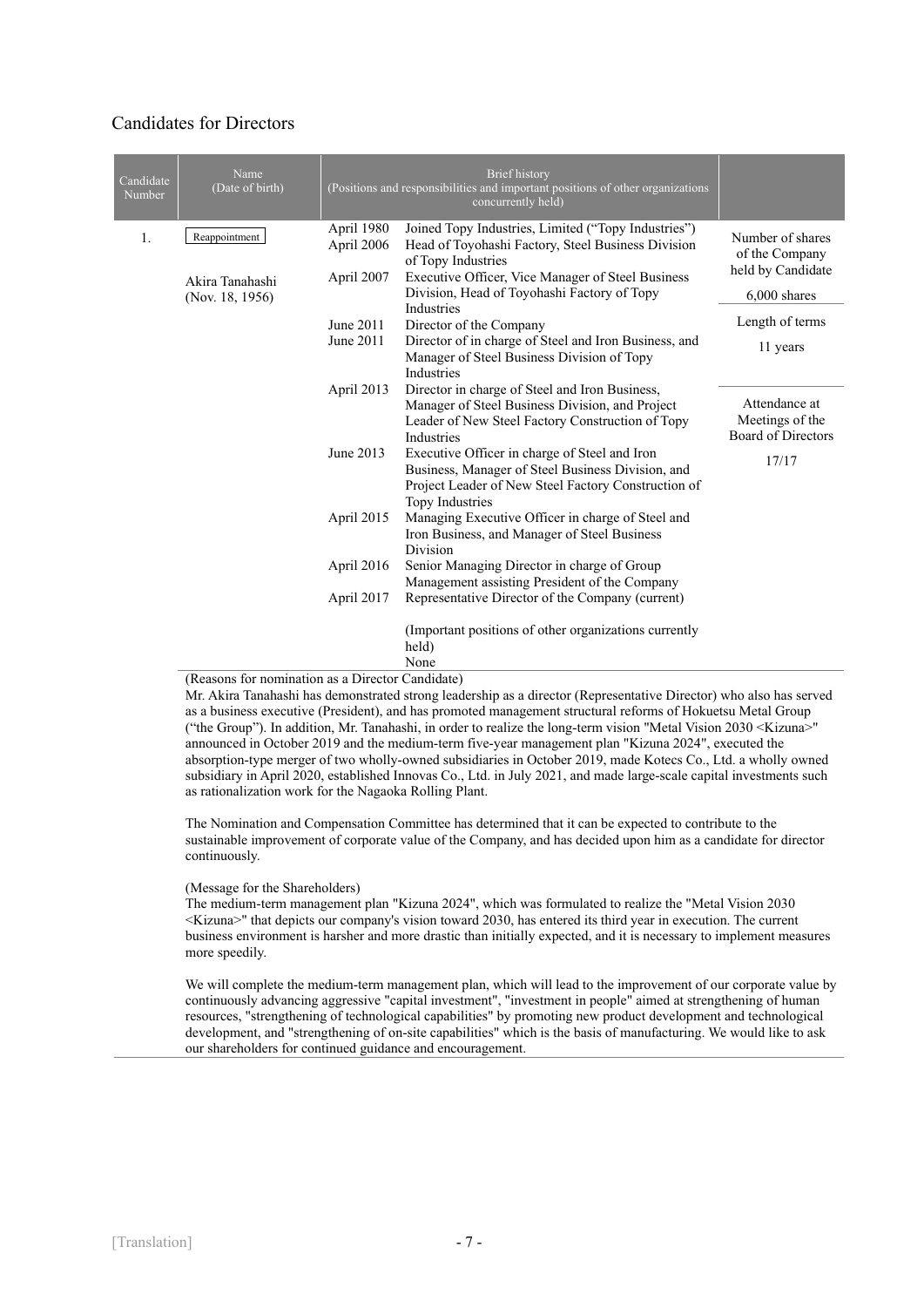| Candidate<br>Number | Name<br>(Date of birth)               |                                                   | <b>Brief</b> history<br>(Positions and responsibilities and important positions of other organizations<br>concurrently held)                                                                                       |                                                         |
|---------------------|---------------------------------------|---------------------------------------------------|--------------------------------------------------------------------------------------------------------------------------------------------------------------------------------------------------------------------|---------------------------------------------------------|
| 2.                  | Reappointment                         | Oct. 1990<br><b>July 2003</b><br><b>July 2008</b> | Joined Topy Industries<br>Senior Manager, Machinery Business Division of<br>Topy Industries<br>General Manager, Qingdao Topy Machinery Ltd.                                                                        | Number of shares<br>of the Company<br>held by Candidate |
|                     | Yasutaka Takenaka<br>(March 23, 1960) | Oct. 2011                                         | General Manager, Qingdao Topy Machinery Ltd. and                                                                                                                                                                   | 1,800 shares                                            |
|                     |                                       |                                                   | General Manager, Topy Undercarriage (China) Co.,<br>Ltd.                                                                                                                                                           | Length of terms                                         |
|                     |                                       | April 2012                                        | Deputy Manager, Corporate Planning Division of<br>Topy Industries                                                                                                                                                  | 6 years                                                 |
|                     |                                       | April 2013                                        | Manager, Global Strategy Development Division of<br>Topy Industries                                                                                                                                                |                                                         |
|                     |                                       | April 2014                                        | Head of Corporate Planning Office of the Company                                                                                                                                                                   |                                                         |
|                     |                                       | April 2016                                        | Executive Officer, Manager of Corporate Planning<br>Division of the Company                                                                                                                                        | Attendance at                                           |
|                     |                                       | June 2016                                         | Director and Executive Officer in charge of Corporate<br>Planning and Finance, and Manager of Corporate                                                                                                            | Meetings of the<br>Board of Directors                   |
|                     |                                       |                                                   | Planning Division of the Company                                                                                                                                                                                   | 17/17                                                   |
|                     |                                       | April 2018                                        | Managing Director in charge of Corporate Planning,                                                                                                                                                                 |                                                         |
|                     |                                       |                                                   | General Affairs, HR, Finance and System, Senior<br>Manager of Overall Business of the Company                                                                                                                      |                                                         |
|                     |                                       | Jan. 2019                                         | Managing Director in charge of Corporate Planning,<br>General Affairs, HR, Finance and System, Senior<br>Manager of Overall Business, Chairman of<br>Restructuring and Developing Group Business of the<br>Company |                                                         |
|                     |                                       | April 2020                                        | Managing Director in charge of Corporate Planning,<br>General Affairs, HR, Finance and System, Senior<br>Manager of Overall Business of the Company                                                                |                                                         |
|                     |                                       | April 2021                                        | Senior Managing Director in charge of Corporate<br>Planning, General Affairs, HR, Finance and System,<br>Senior Manager of Overall Business of the Company<br>(current)                                            |                                                         |
|                     |                                       |                                                   | (Important positions of other organizations currently<br>held)<br>None                                                                                                                                             |                                                         |

(Reasons for nomination as a Director Candidate)

Mr. Yasutaka Takenaka has combined the board of directors and business execution in both directions and promoted the organic integration of management and execution as a director who also has served as a business executive In addition, Mr. Takenaka, in order to realize the long-term vision "Metal Vision 2030 <Kizuna>" announced in October 2019 and the medium-term five-year management plan "Kizuna 2024", has taken the lead of the business execution department and promotion to realize specific management structural reforms, alliance planning and promotion, and training of next-generation executive candidates.

The Nomination and Compensation Committee has determined that it can be expected to contribute to the sustainable improvement of corporate value of the Company, and has decided upon him as a candidate for director continuously.

#### (Message for the Shareholders)

The business environment is becoming more and more uncertain and complicated. In order to find opportunities in these major changes and aim for sustainable growth, we will continue to promote management structural reforms continuously this year based on the long-term vision "Metal Vision 2030 <Kizuna>" formulated in October 2019. In particular, as a director who executes business, I will connect the board of directors with the business execution department, and management strategy with business execution, and promote legal, appropriate, accurate, prompt and flexible business operations. In addition, I will implement concrete efforts to further strengthen the "four bonds (Kizuna)" that we will place importance on in the future. Within the company, in order to foster next-generation executive candidates and build a strong management foundation that can open up a new era autonomously and selfsufficiently, I will promote drastic organizational and institutional reforms without being bound by preconceived notions.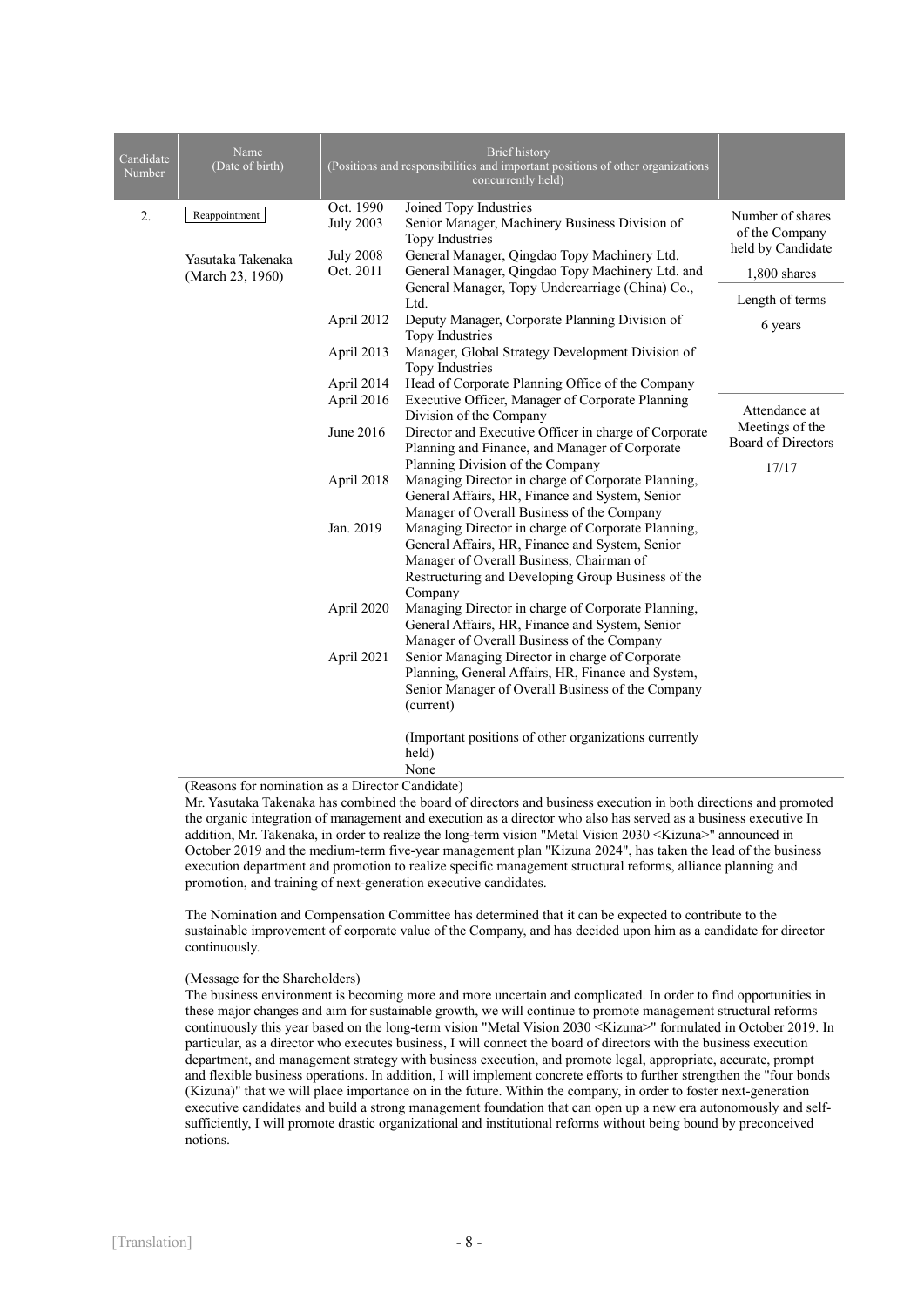| Candidate<br>Number | Name<br>(Date of birth)                                     |                                      | <b>Brief</b> history<br>(Positions and responsibilities and important positions of other organizations<br>concurrently held)                              |                                                         |
|---------------------|-------------------------------------------------------------|--------------------------------------|-----------------------------------------------------------------------------------------------------------------------------------------------------------|---------------------------------------------------------|
| 3.                  | Reappointment<br><b>Outside Director</b><br>Yoshihiko Ogura | April 1992<br>Mar. 2021<br>Oct. 2007 | Joined Itochu Corporation ("Itochu")<br>Itochu Hong Kong Ltd. (expatriate in Hong Kong)<br>Leader of Project Development Team, Coal<br>Department, Itochu | Number of shares<br>of the Company<br>held by Candidate |
|                     |                                                             | May 2011                             | Deputy Manager of Chinese Metal and Energy Group                                                                                                          | 0 shares                                                |
|                     | (May 15, 1969)                                              |                                      | of Itochu, and Itochu (China) Holding Co., Ltd.<br>(expatriate in Beijing)                                                                                | Length of terms                                         |
|                     |                                                             | April 2015<br>April 2017             | Deputy Manager, Coal Department of Itochu<br>Head of Brisbane Office, Itochu Australia Ltd.                                                               | 1 year                                                  |
|                     |                                                             | April 2018                           | (expatriate in Brisbane), and temporary assignment to<br>IMEA (manager)<br>Manager of Metal Business Planning and CP/CITIC<br>Strategy Office, Itochu     | Attendance at<br>Meetings of the<br>Board of Directors  |
|                     |                                                             | April 2021                           | Deputy Manager of Metal Business Division, and<br>Manager of Non-Metal and Recycling Division of<br>Itochu (current)                                      | 13/14                                                   |
|                     |                                                             | June 2021                            | Outside Director of the Company (current)                                                                                                                 |                                                         |
|                     |                                                             |                                      | (Important positions of other organizations currently<br>held)                                                                                            |                                                         |
|                     |                                                             |                                      | Deputy Manager of Metal Business Division, and<br>Manager of Non-Metal and Recycling Division of<br>Itochu                                                |                                                         |
|                     |                                                             |                                      | Director of Itochu Metals Corporation                                                                                                                     |                                                         |

(Reasons for nomination as a Candidate for Outside Director and summary of the expected roles) As stated in the biography, Mr. Yoshihiko Ogura has a wealth of experience and a wide range of insights cultivated through his work in Japan and overseas at companies that are expanding globally. In the Board of Directors, Mr. Ogura has also actively played a role in providing management advice and supervising business execution.

The Nomination and Compensation Committee has determined that it can be expected to contribute to the sustainable improvement of corporate value of the Company, and has decided upon him as a candidate for outside director continuously.

The Company does not have any business with ITOCHU Corporation. In addition, the candidate also serves as a director of ITOCHU Metals Co., Ltd., which is a specific business operator of the Company, and the Company has a business relationship with the company (ITOCHU Metals Co., Ltd.), such as main raw materials.

#### (Message for the Shareholders)

We are entering an era in which "sustainable development goals," that is, "SDGs," are required worldwide, and "management from the perspective of ESG" is extremely important for companies as well.

Our company plays a part in the "recycling society that enables sustainable growth" by manufacturing and selling products such as building materials using iron scrap as the main raw material, and it is expected to be more important.

Although it depends on raw material prices and economic trends, we aim to achieve medium- to long-term and sustainable growth together with the local community while responding to such social needs.

From the position of overseeing management as an outside director, I will be involved in the reform of the business model that supports the growth, the improvement of corporate governance, etc., and will sincerely strive to improve the corporate value of the Company. I would like to humbly thank you.

### (Summary of the liability limitation contract)

The Company has executed a contract with Mr. Yoshihiko Ogura in accordance with Article 427, Paragraph 1 of the Companies Act and the Articles of Incorporation of the Company, to limit his liability to the minimum liability under Article 425, Paragraph 1 of the Companies Act, in relation to the liability under Article 423, Paragraph 1 of the Companies Act. If his election is approved, the Company will continue the contract.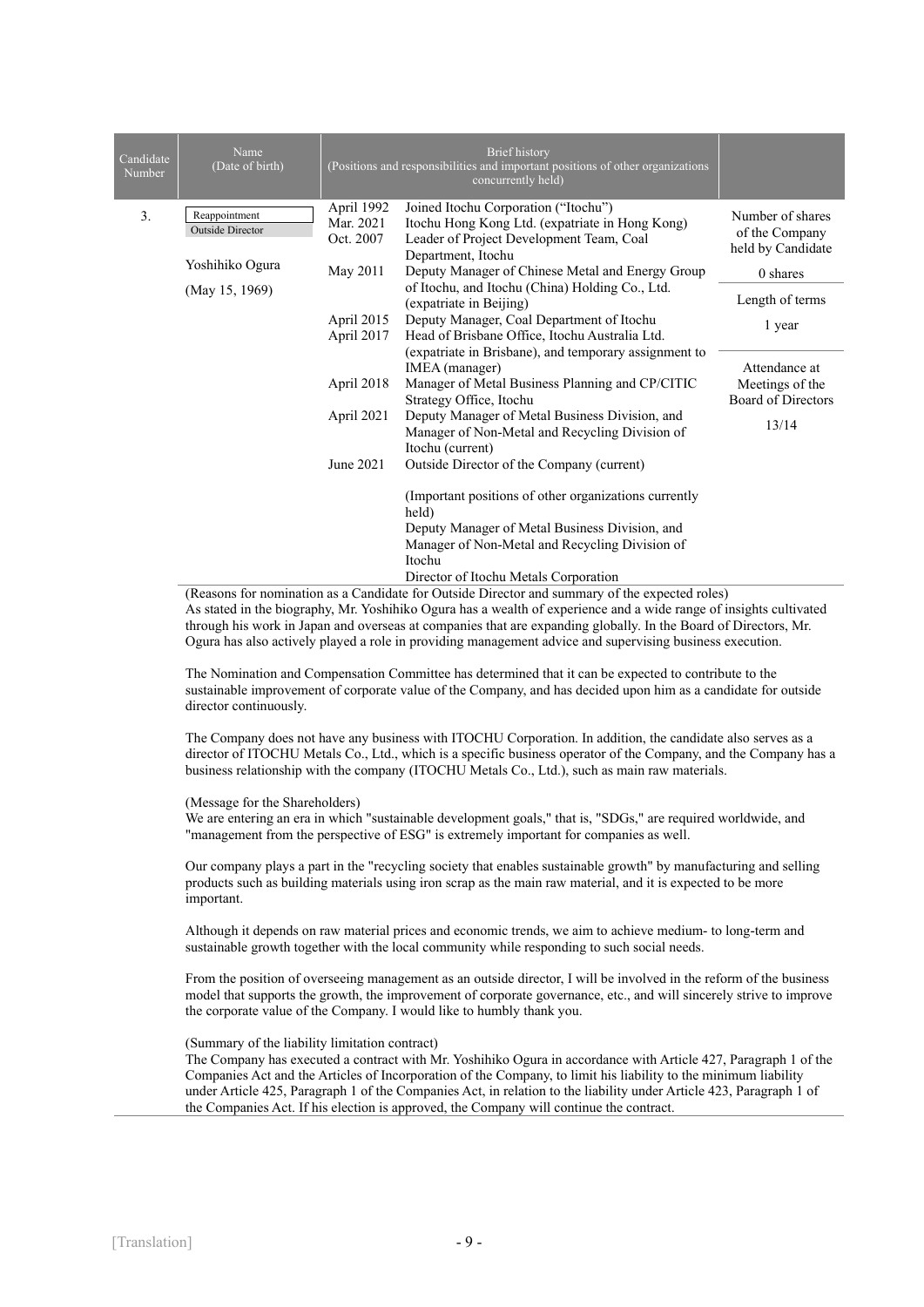| Candidate<br>Number | Name<br>(Date of birth)                                                                  |                                                                            | <b>Brief</b> history<br>(Positions and responsibilities and important positions of other organizations<br>concurrently held)                                                                                                                                                                  |                                                                        |
|---------------------|------------------------------------------------------------------------------------------|----------------------------------------------------------------------------|-----------------------------------------------------------------------------------------------------------------------------------------------------------------------------------------------------------------------------------------------------------------------------------------------|------------------------------------------------------------------------|
| $\overline{4}$ .    | Reappointment<br><b>Outside Director</b><br><b>Independent Director</b><br>Kouzou Yoneda | Mar. 1972<br>April 2001<br>June 2002                                       | Joined Sumitomo Bank, Limited (currently, Sumitomo<br>Mitsui Banking Corporation)<br>Executive Officer, Manager of Sales Division II, Head<br>Office, Sumitomo Mitsui Banking Corporation<br>CEO and Chairman, Japan Equity Capital Co., Ltd.                                                 | Number of shares<br>of the Company<br>held by Candidate<br>0 shares    |
| (June 18, 1948)     |                                                                                          | April 2003<br>June 2005<br>April 2012                                      | Advisor, Daiwa Securities SMBC Principal<br>Investments Co. Ltd.<br>Representative Director, Hirata Corporation<br>Representative Director, Kinrei Corporation (currently<br><b>KR Holdings Corporation</b> )                                                                                 | Length of terms<br>4 years                                             |
|                     |                                                                                          | Dec. 2014<br>June 2015<br>June 2015<br>Dec. 2015<br>Nov. 2016<br>June 2018 | Outside Director, Amifa Co., Ltd. (current)<br>Outside Director, Takagi Co., Ltd.<br>Outside Director, ANEST IWATA Corporation<br>Representative Manager, Three Fields Godo Kaisha<br>(current)<br>Outside Director, FORLIFE Co., Ltd. (current)<br>Outside Director of the Company (current) | Attendance at<br>Meetings of the<br><b>Board of Directors</b><br>17/17 |
|                     |                                                                                          |                                                                            | (Important positions of other organizations currently<br>held)<br>Outside Director, Amifa Co., Ltd.<br>Outside Director, ANEST IWATA Corporation<br>Representative Manager, Three Fields Godo Kaisha<br>Outside Director, FORLIFE Co., Ltd.                                                   |                                                                        |

(Reasons for nomination as a Candidate for Outside Director and summary of the expected roles) As stated in his biography, Mr. Kouzou Yoneda has been involved in management of many companies for many years and still plays an active part as an outside director of multiple companies, and has a wealth of experience and a wide range of insights. In addition to actively providing management advice at the Board of Directors, he has also played a significant role in making proposals for improving governance from the perspective of shareholders and supervising business execution. Mr. Yoneda has also served as chair of the Nomination and Compensation Committee.

The Nomination and Compensation Committee has determined that it can be expected to contribute to the sustainable improvement of corporate value of the Company, and has decided upon him as a candidate for outside director continuously.

The Company does not have any business with Amifa Co., Ltd., Anest Iwata Corporation, Three Fields Godo Kaisha, or FORLIFE Co., Ltd.

#### (Message for the Shareholders)

The business environment is changing rapidly, such as escalating energy and resource prices due to economic sanctions against Russia that invaded Ukraine and a sharp depreciation of the yen due to rising overseas interest rates due to US monetary tightening, in addition to the COVID-19 pandemic, which has already lasted for more than two years.

On the other hand, with the demand for carbon neutrality and resource conservation, the resource-recycling electric furnaces that complement blast furnaces are expected to be more important.

The Company has formulated the long-term vision "Metal Vision 2030 <Kizuna>" and are working on our own transformation with the aim of building a corporate structure that can withstand such changes in the business environment and enable sustainable growth. To that end, it is indispensable to have a foundation of corporate culture that embraces diverse ideas and allows employees to act proactively with one's heart, and a stable management system that supports it.

As chair of the Nomination and Compensation Committee, I will strive to develop future executive candidates and improve corporate value.

#### (Summary of the liability limitation contract)

The Company has executed a contract with Mr. Kouzou Yoneda in accordance with Article 427, Paragraph 1 of the Companies Act and the Articles of Incorporation of the Company, to limit his liability to the minimum liability under Article 425, Paragraph 1 of the Companies Act, in relation to the liability under Article 423, Paragraph 1 of the Companies Act. If his election is approved, the Company will continue the contract.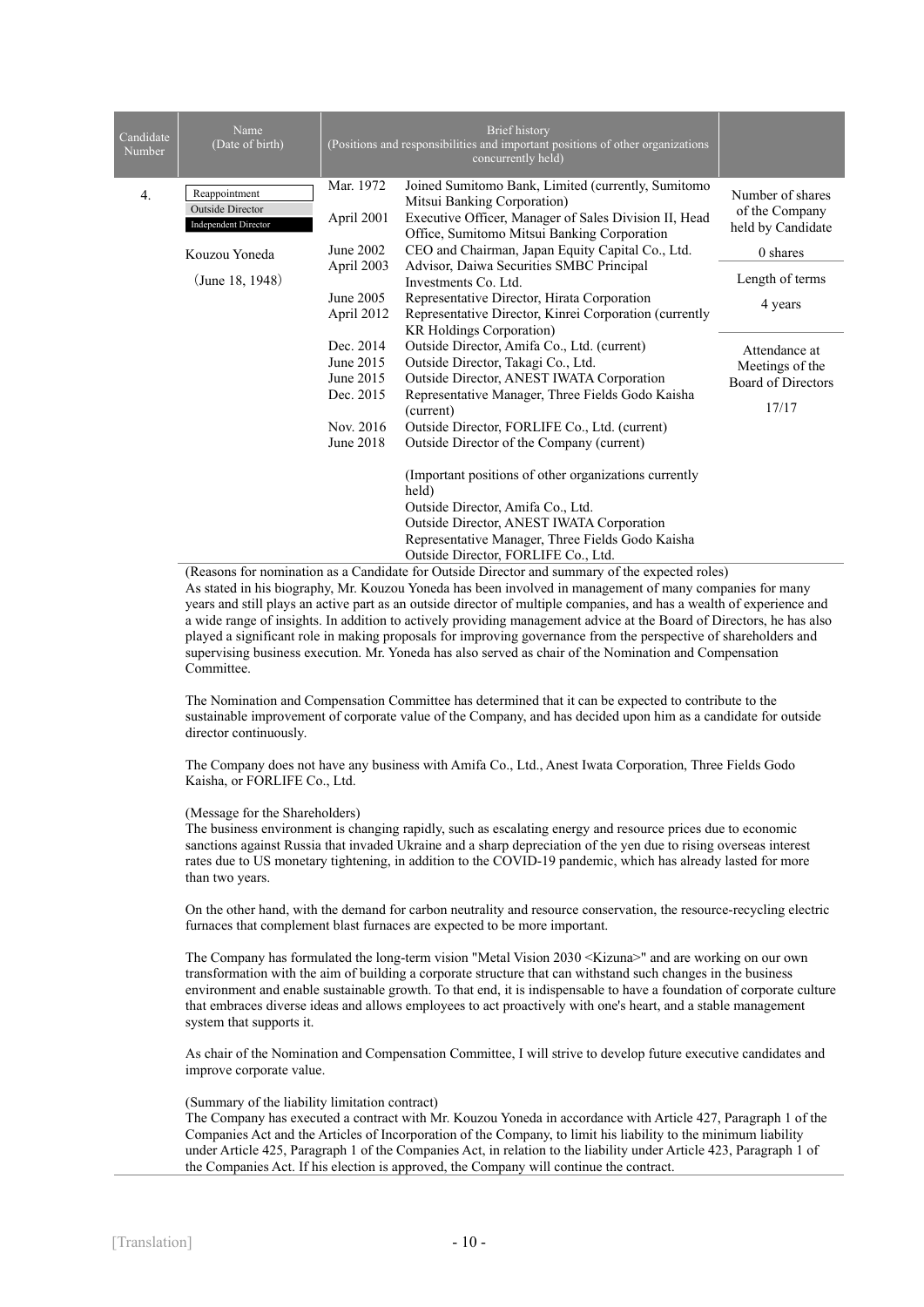| Candidate<br>Number | Name<br>(Date of birth)                                                 |                                                    | <b>Brief</b> history<br>(Positions and responsibilities and important positions of other organizations<br>concurrently held)                                                                                |                                                                           |
|---------------------|-------------------------------------------------------------------------|----------------------------------------------------|-------------------------------------------------------------------------------------------------------------------------------------------------------------------------------------------------------------|---------------------------------------------------------------------------|
| 5.                  | Reappointment<br><b>Outside Director</b><br><b>Independent Director</b> | April 1975<br><b>July 1999</b><br><b>July 2000</b> | Joined Yasuda Fire and Marine Insurance Co., Ltd.<br>(currently, Sompo Japan Insurance Inc., "Sompo<br>Japan")<br>Chubu Business Division Manager, Sompo Japan<br>Temporary assignment to INA Himawari Life | Number of shares<br>of the Company<br>held by Candidate<br>$1,000$ shares |
|                     | Hisashi Nakano<br>(June 21, 1952)                                       | June 2002                                          | Insurance Co., Ltd. (currently, Sompo Himawari Life<br>Insurance, Inc.)<br>Temporary assignment to Saison Automobile and Fire                                                                               | Length of terms                                                           |
|                     |                                                                         | April 2005                                         | Insurance Co., Ltd.<br>Executive Office and HR Division Manager, Sompo<br>Japan                                                                                                                             | 3 years<br>Attendance at                                                  |
|                     |                                                                         | June 2016<br>April 2008                            | Director and Managing Executive Officer, HR<br>Division Manager, Sompo Japan<br>Representative Director and Managing Executive                                                                              | Meetings of the<br><b>Board of Directors</b>                              |
|                     |                                                                         |                                                    | Officer, Kansai I Division Senior Manager, Sompo<br>Japan                                                                                                                                                   | 17/17                                                                     |
|                     |                                                                         | April 2009                                         | Representative Director and Senior Managing<br>Executive Officer, Kansai I Division Senior Manager,<br>Sompo Japan                                                                                          |                                                                           |
|                     |                                                                         | April 2010                                         | Representative Director and Vice President, Kansai I<br>Division Senior Manager, Sompo Japan                                                                                                                |                                                                           |
|                     |                                                                         | June 2010<br>June 2010                             | Retired from Director of Sompo Japan<br>Representative Director, ZAIKEI JUTAKU KINYU<br>Co., Ltd.                                                                                                           |                                                                           |
|                     |                                                                         | June 2014                                          | Retired form Director, ZAIKEI JUTAKU KINYU<br>Co., Ltd.                                                                                                                                                     |                                                                           |
|                     |                                                                         | June 2014                                          | Outside and full-time Company Auditor of the<br>Company                                                                                                                                                     |                                                                           |
|                     |                                                                         | June 2018                                          | Retired from Outside Company Auditor of the<br>Company                                                                                                                                                      |                                                                           |
|                     |                                                                         | June 2019                                          | Outside Director of the Company (current)<br>(Important positions of other organizations currently                                                                                                          |                                                                           |
|                     |                                                                         |                                                    | held)<br>None                                                                                                                                                                                               |                                                                           |

(Reasons for nomination as a Candidate for Outside Director and summary of the expected roles) As stated in his biography, Mr. Hisashi Nakano has been involved in management of many companies for many years and has a wealth of experience and a wide range of insights. In the Board of Directors, Mr. Nakano has also actively made proposals regarding human resources strategies (succession plans), and has fully played his role in providing advice to management and supervising business execution.

The Nomination and Compensation Committee has determined that it can be expected to contribute to the sustainable improvement of corporate value of the Company, and has continued to decide upon him as a candidate for outside director.

### (Message for the Shareholders)

In order to improve corporate value and contribute to the creation of a circular economy, we have formulated a long-term vision "Metal Vision 2030 <Kizuna>" and aim to achieve the medium-term management plan "Kizuna 2024" that is the basis for this realization, and we are entirely working as one.

As an outside director, I will continue to closely monitor and supervise this progress and make positive opinions and suggestions, but the COVID-19 pandemic and the outbreak of the Ukrainian conflict have a negative impact on companies around the world, where it is undeniable that the outlook for the business environment is extremely difficult to forecast.

Under such circumstances, it is indispensable to broaden the perspective of thinking and efforts that are not an extension of the conventional ones, and to create a free and vibrant organizational culture, and the development of human resources who can embody these is becoming more important. We will focus on this human resource development by making use of the management experience of multiple companies and the knowledge as a senior in life.

We hope that these efforts will function organically and lead to the achievement of the medium-term management plan and the realization of the long-term vision.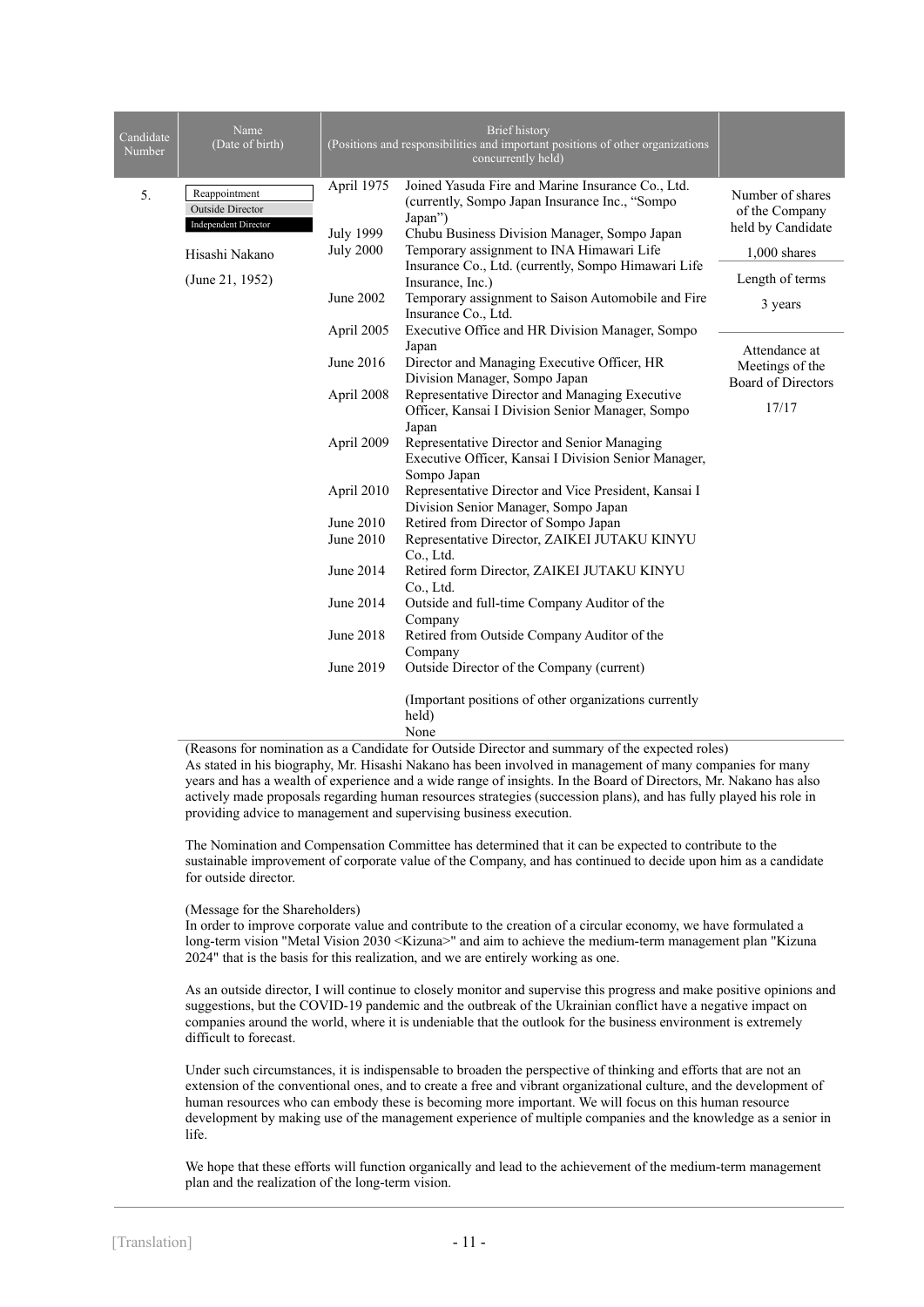| Candidate<br>Number | Name<br>(Date of birth)                                                                                             | <b>Brief</b> history<br>(Positions and responsibilities and important positions of other organizations<br>concurrently held) |  |  |  |  |  |
|---------------------|---------------------------------------------------------------------------------------------------------------------|------------------------------------------------------------------------------------------------------------------------------|--|--|--|--|--|
|                     | (Summary of the liability limitation contract)                                                                      |                                                                                                                              |  |  |  |  |  |
|                     | The Company has executed a contract with Mr. Hisashi Nakano in accordance with Article 427, Paragraph 1 of the      |                                                                                                                              |  |  |  |  |  |
|                     | Companies Act and the Articles of Incorporation of the Company, to limit his liability to the minimum liability     |                                                                                                                              |  |  |  |  |  |
|                     | under Article 425, Paragraph 1 of the Companies Act, in relation to the liability under Article 423, Paragraph 1 of |                                                                                                                              |  |  |  |  |  |
|                     | the Companies Act. If his election is approved, the Company will continue the contract.                             |                                                                                                                              |  |  |  |  |  |

Notes:

- 1. The Company has no special interest with each of the Director candidates.
- 2. Mr. Katsuhiko Ogura, Mr. Kouzou Yoneda, and Mr. Hisashi Nakano are Outside Director candidates.
- 3. The Company has entered into indemnity contracts, as stipulated in Article 430-2, Paragraph 1 of the Companies Act, with Mr. Akira Tanahashi, Mr. Yasutake Takenaka, Mr. Katsuhiko Ogura, Mr. Kouzou Yoneda and Mr. Hisashi Nakano. In accordance with the said contracts, the Company will provide compensation for the expenses set forth in Article 430-2, Paragraph 1, Item 1 of the Companies Act and the losses set forth in Item 2 of the said Paragraph within the range stipulated by law. In the said contracts, reporting, loss mitigation and informing obligations by directors are stipulated, and there is a limitation of the indemnity in case of violation of such obligations. If they are re-elected, the Company intends to continue the said contracts.
- 4. The Company has concluded a directors and officers liability insurance agreement with an insurance company. Such insurance agreement will cover the liability of the insured including all Directors of the Company in relation to the exercise of the duty, or legal damages in the event of the claim, provided, however that there is a disclaimer for the acts which are recognized as violations of law. The Company bears all costs of the said insurance. Each Director candidate is an insured in the said insurance agreement. The agreement will be renewed with the same coverage and conditions at the next renewal date.
- 5. The Company has designated Mr. Kouzou Yoneda, and Mr. Hisashi Nakano as independent directors and submitted the statement to that effect to the Tokyo Stock Exchange, Inc. Upon their re-appointment as originally proposed, it is planned that they will continue to serve as independent directors.

| Name              | Corporate<br>management | Global<br>business | Technologies<br>and<br>manufacturing | Finance and<br>accounting | Legal<br>compliance<br>and risk<br>management | Human<br>resources |
|-------------------|-------------------------|--------------------|--------------------------------------|---------------------------|-----------------------------------------------|--------------------|
| Akira Tanahashi   |                         |                    |                                      |                           |                                               |                    |
| Yasutake Takenaka |                         |                    |                                      |                           |                                               |                    |
| Katsuhiko Ogura   |                         |                    |                                      |                           |                                               |                    |
| Kouzou Yoneda     |                         |                    |                                      |                           |                                               |                    |
| Hisashi Nakano    |                         |                    |                                      |                           |                                               |                    |

For reference: Expertise and Experience of Director candidates

(Note) The table above does not show all the knowledge, experience and skills of each director candidate.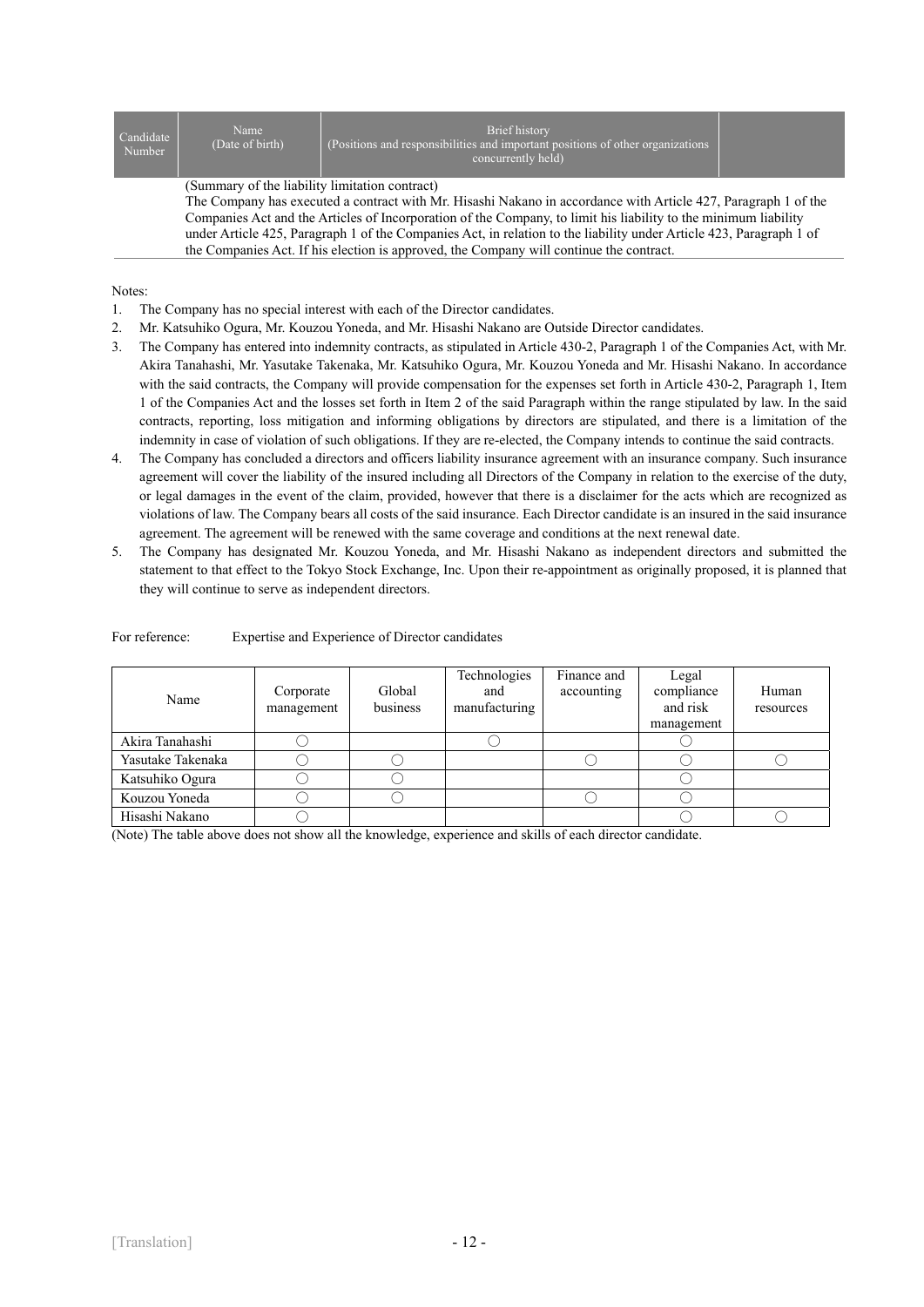### **Proposal No. 3: Election of One (1) Substitute Company Auditor**

We propose to elect one (1) substitute Company Auditor in anticipation of a case in which the number of Company Auditors might become less than the number provided for in the laws and regulations.

 The validity of the resolution under this proposal can be nullified by resolution of the Board of Directors, with the consent of the Board of Corporate Auditors Meeting, only before he assumes office.

 We have already obtained the consent of the Board of Corporate Auditors Meeting for the submission of this proposal.

The candidate for substitute Company Auditor is as follows:

| Candidate<br>Number | Name<br>(Date of birth) | Brief history<br>(Positions and responsibilities and important positions of other organizations<br>concurrently held) |                                                                                                                                                                                                          | Number of shares of<br>the Company held by<br>Candidate |
|---------------------|-------------------------|-----------------------------------------------------------------------------------------------------------------------|----------------------------------------------------------------------------------------------------------------------------------------------------------------------------------------------------------|---------------------------------------------------------|
| 1.                  | Outside Company Auditor | April 1982<br>April 1997                                                                                              | Joined Itochu Corporation ("Itochu")<br>Deputy Manager, Metal Material Section, Niigata<br>Branch, Itochu                                                                                                | $\mathbf{0}$<br>shares                                  |
|                     | Masatoshi Okura         | Dec. 2002                                                                                                             | Deputy Manager, Development and Recycling                                                                                                                                                                |                                                         |
|                     | (Aug. 29, 1958)         | April 2003<br>April 2005                                                                                              | Section, Metal Material Division, Itochu<br>Deputy Manager, Metal Material Division<br>Director and Manager of West Japan Business<br>Division, i-Recycle Inc. (currently, Itochu Metals<br>Corporation) |                                                         |
|                     |                         | April 2007                                                                                                            | Niigata Branch Manager, Itochu                                                                                                                                                                           |                                                         |
|                     |                         | June 2011                                                                                                             | Vice General Manager, Dalian New Green Recycle &<br>Resources Corporation (expatriate in Dalian)<br>Deputy Manager, Metal Recycling Business Division,                                                   |                                                         |
|                     |                         | Aug. 2012                                                                                                             | Itochu Metals Corporation<br>Director, Educational Corporation NIIGATA Institute                                                                                                                         |                                                         |
|                     |                         | April 2018                                                                                                            | of Technology<br>Senior Director, Educational Corporation NIIGATA                                                                                                                                        |                                                         |
|                     |                         | April 2019                                                                                                            | Institute of Technology                                                                                                                                                                                  |                                                         |
|                     |                         | April 2022                                                                                                            | Chairman, Educational Corporation NIIGATA<br>Institute of Technology (current)                                                                                                                           |                                                         |
|                     |                         |                                                                                                                       | (Important positions of other organizations currently<br>held)<br>Chairman, Educational Corporation NIIGATA<br>Institute of Technology                                                                   |                                                         |

(Reasons for nomination as a Substitute Company Auditor candidate)

Mr. Masatoshi Okura is proposed for the position of Substitute Outside Company Auditor because he is expected to utilize his extensive experience and broad insight gained from his work at global companies in Japan and overseas as well as at the Niigata Institute of Technology as part of our auditing system.

The Company has no business transactions with ITOCHU Corporation or the Niigata Institute of Technology. The candidate was formerly a business executive of ITOCHU Metals Corporation, a specific business operator of the Company, and the Company has business transactions with ITOCHU Metals Corporation, including those for main raw materials.

#### (Summary of the liability limitation contract)

The Company will execute a contract with Mr. Masatoshi Okura, upon his assumption of office, in accordance with Article 427, Paragraph 1 of the Companies Act and the Articles of Incorporation of the Company, to limit his liability to the minimum liability under Article 425, Paragraph 1 of the Companies Act, in relation to the liability under Article 423, Paragraph 1 of the Companies Act.

### Notes:

- 1. The Company has no special interest with the candidate.
- 2. Mr. Masatoshi Okura is a Substitute Outside Company Auditor candidate.
- 3. The Company has entered into indemnity contracts, as stipulated in Article 430-2, Paragraph 1 of the Companies Act, with Company Auditors. In accordance the said contracts, the Company will provide compensation for the expenses set forth in Article 430-2, Paragraph 1, Item 1 of the Companies Act and the losses set forth in Item 2 of the said Paragraph within the range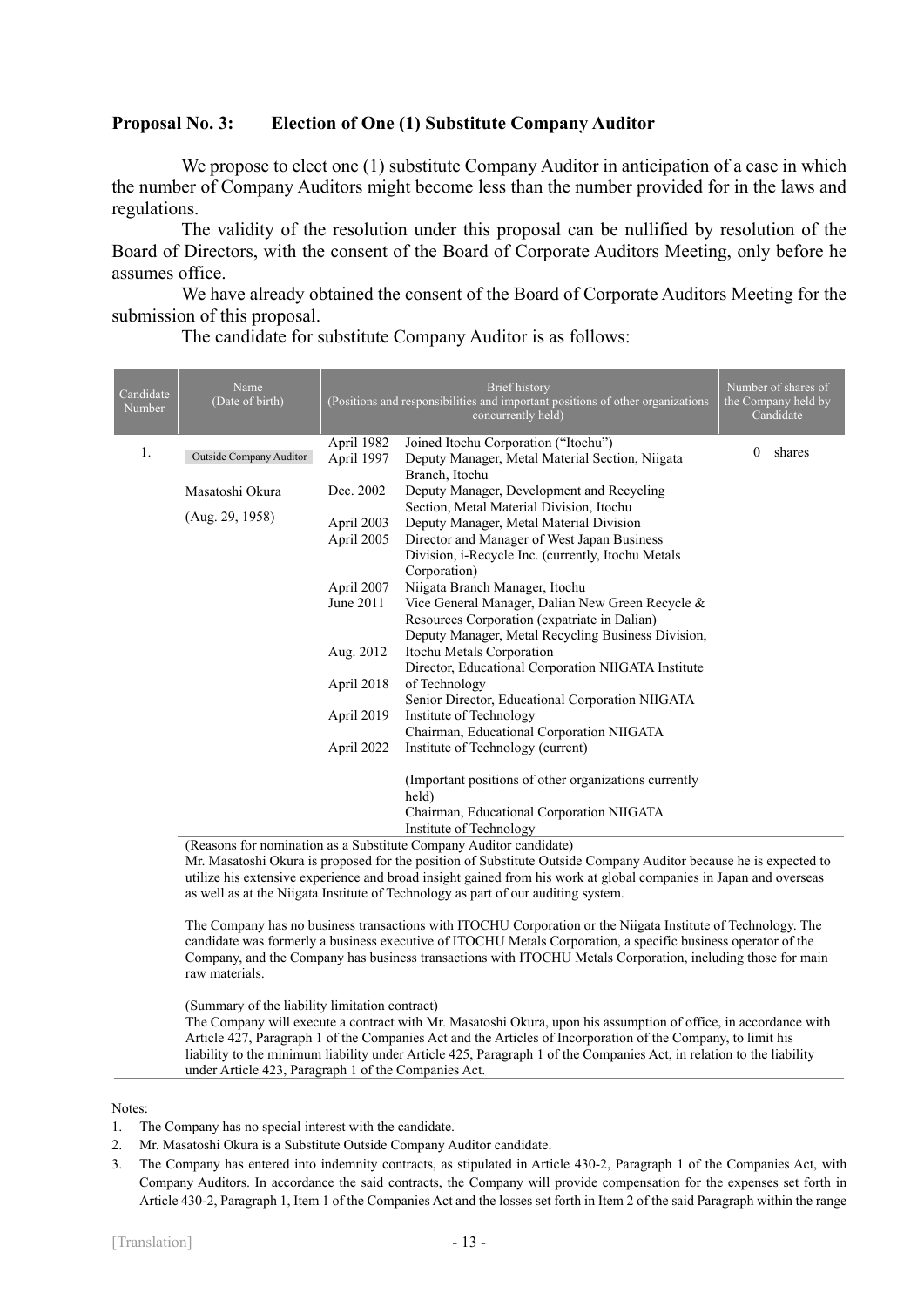stipulated by law. In the said contracts, reporting, loss mitigation and informing obligations by directors are stipulated, and there is a limitation of the indemnity in case of violation of such obligations. If the candidate assumes the office of Company Auditor, the Company intends to enter into the said contract.

4. The Company has concluded a directors and officers liability insurance agreement with an insurance company. Such insurance agreement will cover the liability of the insured including all Company Auditors of the Company in relation to the exercise of the duty, or legal damages in the event of the claim, provided, however that there is a disclaimer for the acts which are recognized as violations of law. The Company bears all costs of the said insurance. The Substitute Company Auditor candidate will be an insured in the said insurance agreement upon being the Company Auditor. The agreement will be renewed with the same coverage and conditions at the next renewal date.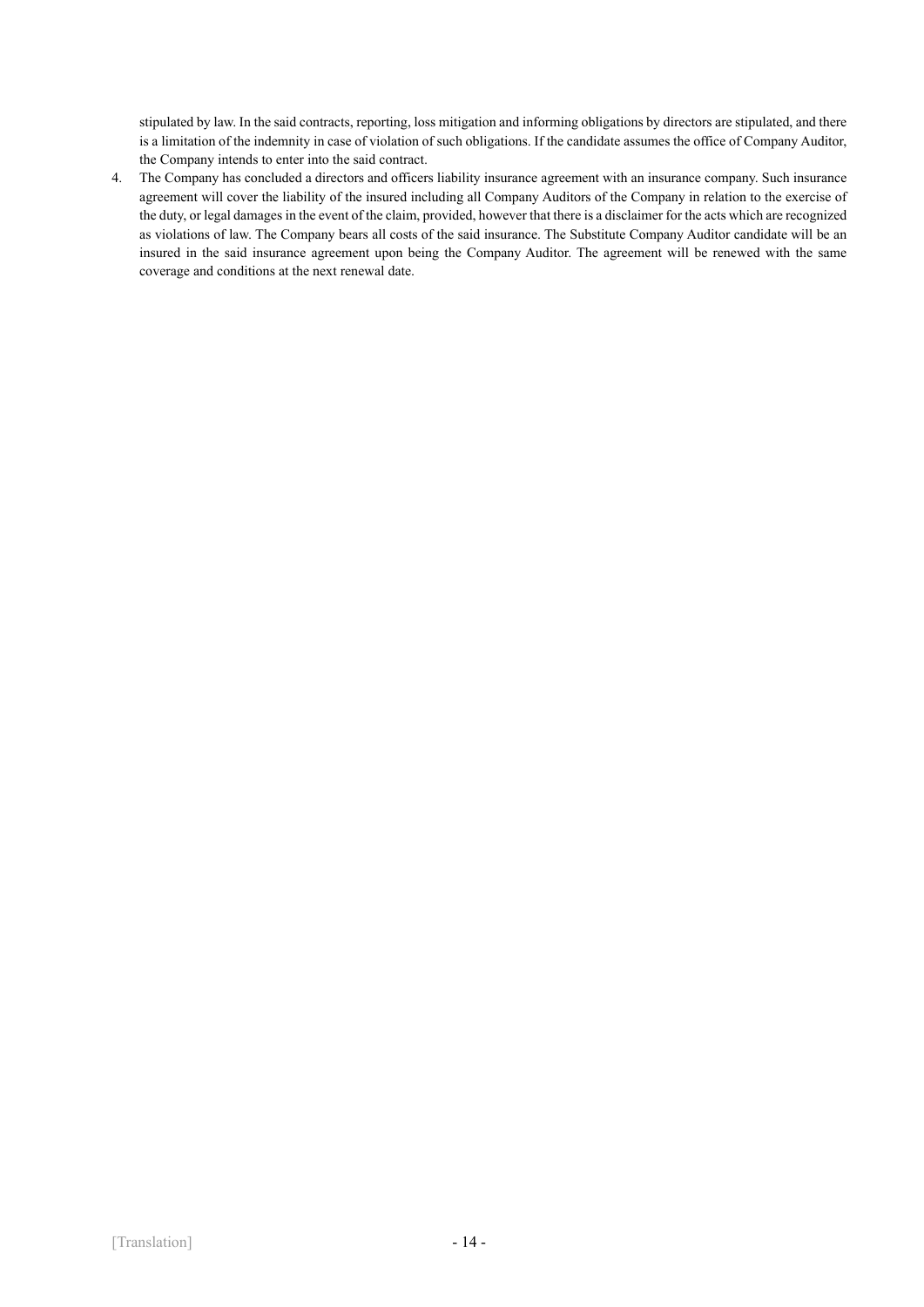# **<Proposals from a Shareholder (Proposal Nos. 4 and 5)>**

Proposal Nos. 4 and 5, made by a shareholder, are quoted below. The number of voting rights held by the shareholder is 13,221.

# **Proposal No. 4: Election of Three (3) Directors**

(1) Outline of the proposal

The following three persons shall be elected as directors of HOKUETSU METAL Co., Ltd. (the "Company"):

Katsuyoshi Daido; Masaki Takeuchi; and Kazuhiko Amakawa.

(2) Reason for the proposal

 In order to increase the Company's corporate value over the medium to long term, it is essential to maintain and strengthen a cooperative business framework that enables us to share the know-how and resources of the electric furnace operations that the Topy Industries Group has cultivated over many years, while maintaining the Company's independence as a listed company. This will enable us to enjoy various managerial advantages, such as enhancing our technological capabilities and on-site capabilities, and responding appropriately to our important issues, such as countermeasures against the aging of production facilities, thereby improving our presence as an electric furnace manufacturer.

 However, the Company's current management has neglected the above framework and in 2021 caused serious equipment failures at its major plants and employee fatalities. It failed to utilize the know-how of the Topy Industries Group in preventing, and taking follow-up measures against, those incidents. The Company cannot increase its corporate value over the medium to long term with such management.

 Accordingly, we propose the appointment of new management personnel and independent outside directors in order to rebuild the cooperative framework described above and realize the enhancement of corporate value over the medium to long term.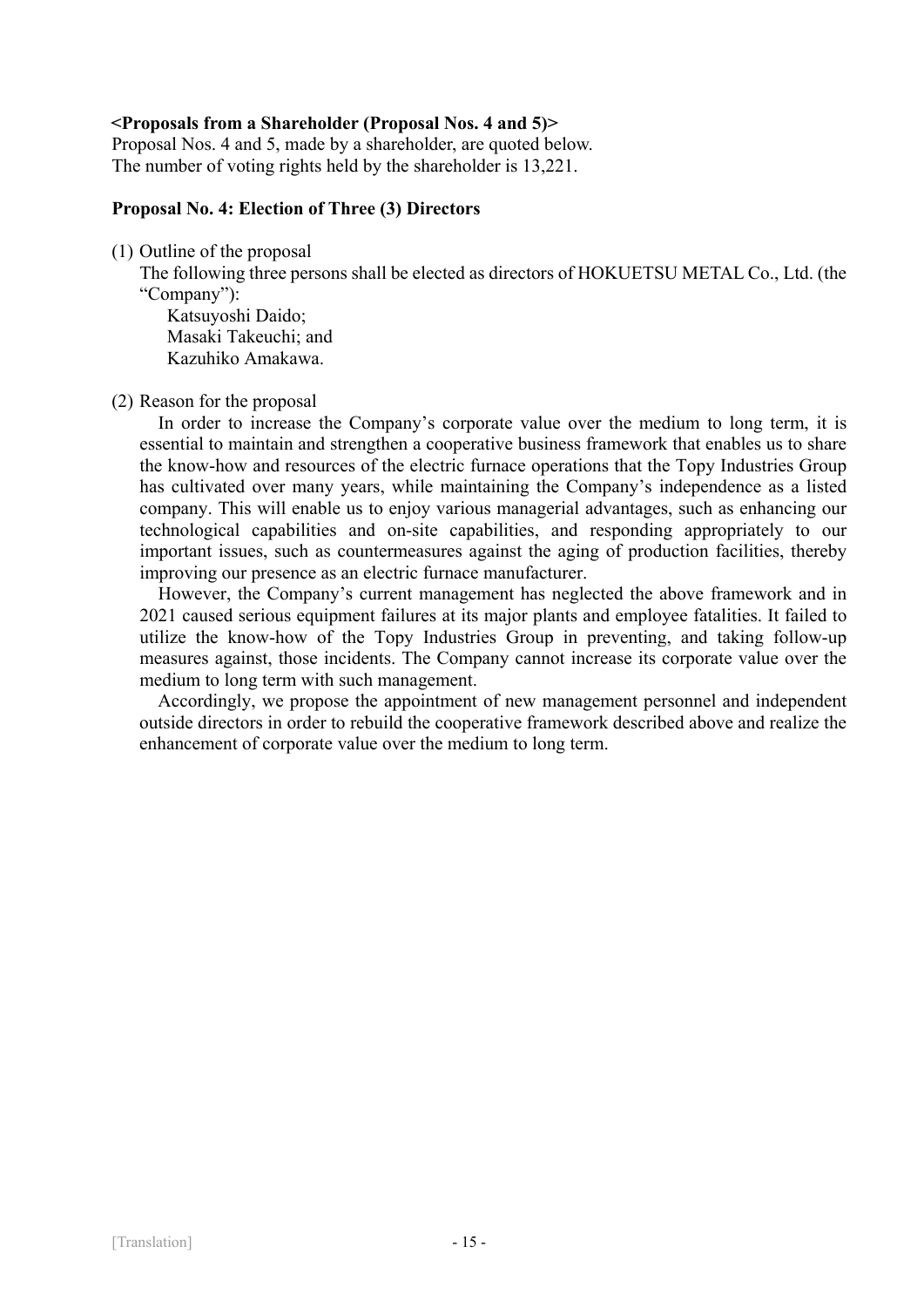#### Candidate Number Name (Date of birth) Brief history (Positions and responsibilities and important positions of other organizations concurrently held) Number of shares of the Company held by Candidate 1 Katsuyoshi Daido (December 3, 1959) April 1982 July 2004 - March 2013 April 2013 April 2016 April 2018 June 2021 Joined Topy Industries, Limited ("Topy Industries") Director in charge of Corporate Planning Business, Corporate Planning Division; Head of Accounting, Finance Division; Director in charge of Financial Accounting Executive Officer, Finance Manager Executive Officer, Manager of Steel Business Division Managing Executive Officer, Manager of Internal Audit Division I June 2021 Senior Managing Director (current) 0 share (Important positions of other organizations currently held) Senior Management Director of Topy Industries (Reasons for nomination as a Director Candidate) Mr. Daido is capable of making balanced analyses, has planning ability, power to disseminate information, and a large network of contacts in Topy Industries Group from his long years of experience as a finance manager and abundant knowledge from his experience in corporate planning and management at Topy Industries. Mr. Daido also has experience in business management gained from, among other responsibilities, coordinating subsidiaries as the Manager of the Steel Business Division in the Steel and Iron Department. Therefore, Mr. Daido is expected to strengthen the Company's cooperative ties with Topy Industries and contribute to the enhancement of mid- to long-term corporate value of the Company. 2 Masaki Takeuchi (September 18, 1965) April 1988 April 2013 April 2015 April 2017 April 2019 April 2021 June 2021 Joined Topy Industries Production Manager, Toyohashi Factory, Steel Business Division Manager of Technology Management Division, Toyohashi Factory, Steel Business Division Director, Engineering Manager, Toyohashi Factory, Steel Business Division Director, Head of Toyohashi Factory, Steel Business Division Director, temporary assignment to HR (current) Director of Topy Marine Transport, Limited (current) (Important positions of other organizations currently held) 0 share Director of Topy Industries, Director of Topy Marine Transport, Limited (Reasons for nomination as a Director Candidate) Mr. Takeuchi has abundant knowledge and experience in technology from his long years of experience as the head of Toyohashi Factory, Steel Business Division of Topy Industries, has demonstrated strong leadership as the head of the factory with a "workplace-oriented" perspective and gained the confidence of front-line workers. Following the assumption of the office of director of Topy Marine Transport, Mr. Takeuchi has largely contributed to logistics reforms by bolstering its relationship with Topy Industries. Mr. Takeuchi is expected to strengthen the Company's technological abilities and workers' capabilities and contribute to the enhancement of mid- to long-term corporate value of the Company through cooperative ties with Topy Industries. 3 Kazuhiko Amakawa (August 1, 1954) April 1980 July 1994 March 1996 Joined Nippon Steel Corporation Head of Iron and Steel Production Division, Kimitsu Works Deputy Manager of Production Technology 0 share

# (3) Names, brief history, etc., of candidates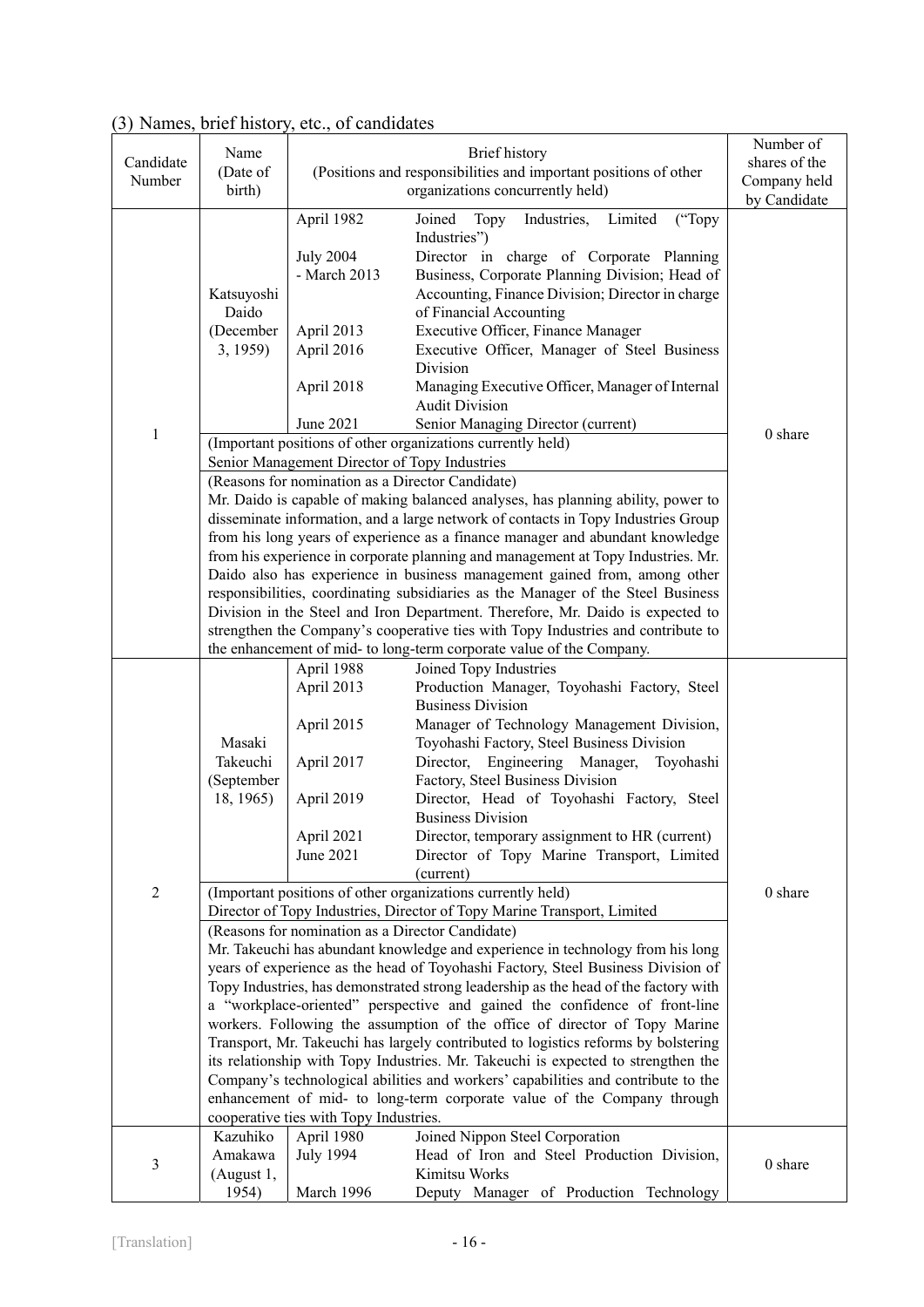|                 |                                                                                   | Division, Kimitsu Works                                                          |  |  |  |
|-----------------|-----------------------------------------------------------------------------------|----------------------------------------------------------------------------------|--|--|--|
|                 | December 1998                                                                     | Joined Japan Institute of Plant Maintenance                                      |  |  |  |
|                 | April 2004                                                                        | Head of Research and Development                                                 |  |  |  |
|                 |                                                                                   |                                                                                  |  |  |  |
|                 | April 2019                                                                        | Visiting Professor, Keio University Graduate                                     |  |  |  |
|                 |                                                                                   | School (current)                                                                 |  |  |  |
|                 | (Important positions of other organizations concurrently held)                    |                                                                                  |  |  |  |
| None            |                                                                                   |                                                                                  |  |  |  |
|                 | (Reasons for nomination as a Candidate for Outside Director and summary of the    |                                                                                  |  |  |  |
| expected roles) |                                                                                   |                                                                                  |  |  |  |
|                 | Mr. Amakawa served as the Head of the Iron and Steel Production Division and      |                                                                                  |  |  |  |
|                 |                                                                                   | then as Deputy Manager of the Production Technology Division at Kimitsu Works,   |  |  |  |
|                 |                                                                                   | and engaged in factory operation reform. Mr. Amakawa also gave guidance          |  |  |  |
|                 | regarding TPM (Total Productive Maintenance) at some 40 business locations for    |                                                                                  |  |  |  |
|                 | iron and steel production, copper refining and forging in and outside Japan as a  |                                                                                  |  |  |  |
|                 | member of Japan Institute of Plant Maintenance, thereby committing himself to the |                                                                                  |  |  |  |
|                 | Company's production operation reform until March 2022. Mr. Amakawa is            |                                                                                  |  |  |  |
|                 | expected to strengthen the Company's foundation for "manufacturing things" with   |                                                                                  |  |  |  |
|                 |                                                                                   | his ample knowledge and training experience regarding TPM, and contribute to the |  |  |  |
|                 |                                                                                   | enhancement of mid- to long-term corporate value of the Company.                 |  |  |  |

Notes:

1. Each of the Director candidates has no special interest with the Company.

2. Mr. Kazuhiko Amakawa is an Outside Director candidate.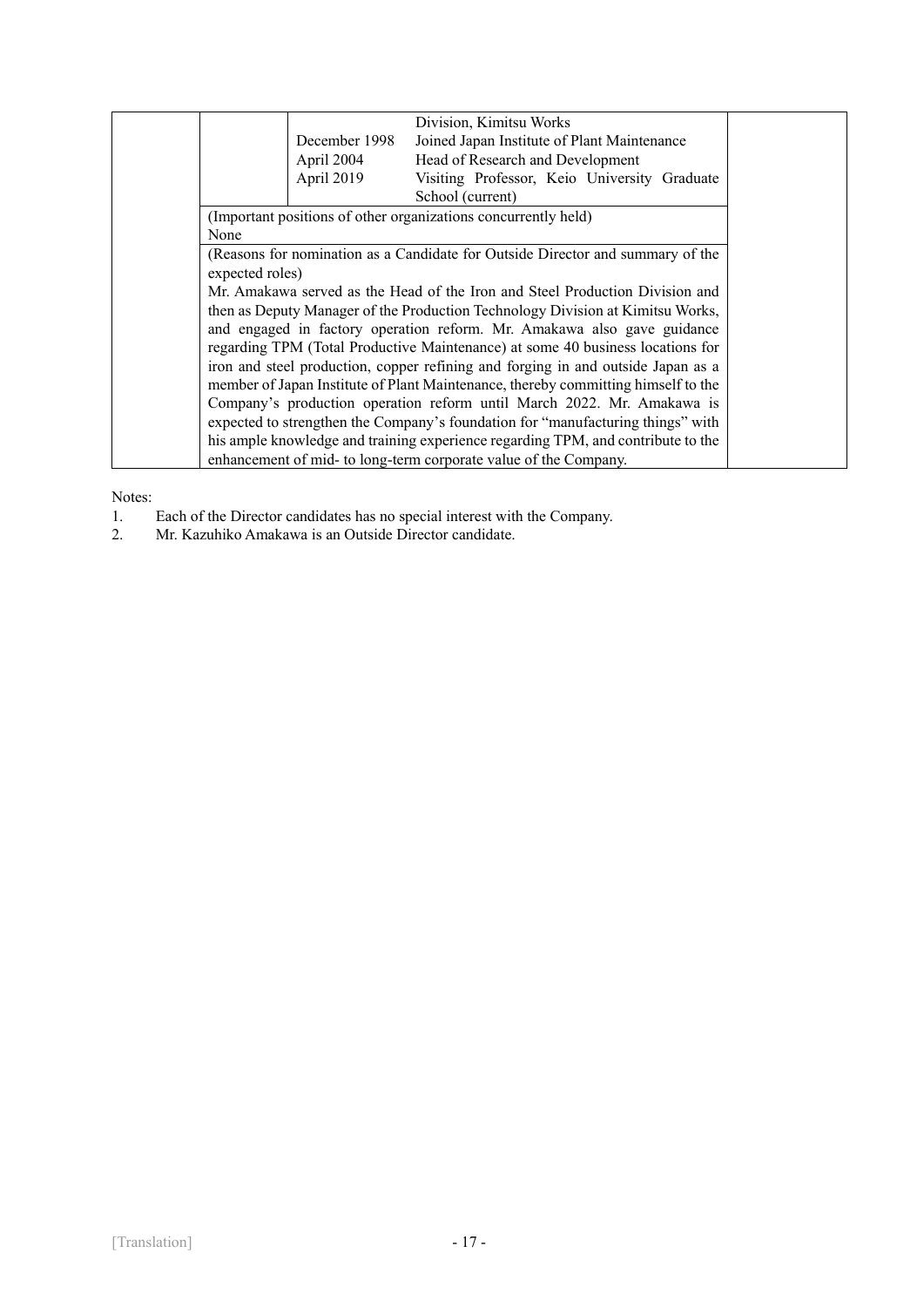# **Opinion of the Board of Directors regarding Proposal No. 4 The Board of Directors opposes this Proposal.**

### **1. Introduction**

Our company will propose at the Shareholders Meeting the reappointment of the current five (5) directors of our company (the "Company Proposal"). We have determined that the appointment of the five (5) director candidates of the Company Proposal is the best way forward from the perspective of the stability of the corporate value of our company and Topy Industries, Ltd. ("Topy Industries"), and will lead to improvements in the common interest of all of the stakeholders of the two companies.

Since our receipt of the Shareholder's Proposal, we held a series of discussions with Topy Industries, aiming for a resolution through dialogue with Topy Industries and keeping in mind with respect to the acceptance of the candidates of the Shareholder's Proposal. However, Topy Industries notified us that, unless we abandon the reappointment of three (3) director candidates (two (2) of which are Independent Outside Directors) of the Company Proposal, Topy Industries will not agree to a resolution through dialogue.

Considering such negotiation process, it is obvious that Topy Industries is recommending the appointment of three (3) director candidates who are under the strong influence of Topy Industries and, at the same time, is opposing the appointment of at least three (3) director candidates of the Company Proposal and, therefore, the actual purpose of the Shareholder's Proposal is to dissolve the current management structure of our company. Under such circumstances, as explained below, there is a risk that the reform we have worked on may fall through, and the motivation of our company's employees may seriously decline, and that this in turn may invite a situation in which the common interests of all of the stakeholders of our company, including the proposing shareholder, Topy Industries, will be undermined.

In addition, our company will lose its independence as a listed company.

Therefore, the Board of Directors opposes the Shareholder's Proposal.

# **2**.**The best way forward is to continue the business structure reform with the current management**

Since before, in anticipation of the future movement of the domestic electric furnace business, our company has worked to build a relationship with Topy Industries, especially considering that developing our business while keeping the independence of our management intact will contribute to the improvement of the corporate value of our company as well as Topy Industries. In particular, under a business environment where electric furnaces are drawing more attention from the perspective of SDGs, our company's current management has been making efforts with the aim of business structure reform in order to play a central role in regional recycling of iron resources, and we believe that such efforts of our company aimed at the increase of our corporate value will directly lead to the corporate value of Topy Industries, which holds our company as an equity method affiliate.

On the other hand, since our company and Topy Industries are also both listed companies, from the perspective of establishing appropriate governance in the capital relationship, our company has secured the fairness, transparency and objectivity of the process regarding the nominating and compensation of directors and executive employees, and has established a Nomination and Compensation Committee (the chairman of which is an Independent Outside Director) composed of two (2) Independent Outside Directors, one (1) Outside Director, and one (1) Director, as a non-binding advisory board for the board of directors. We have also strengthened the structure through which the director candidates our company proposes will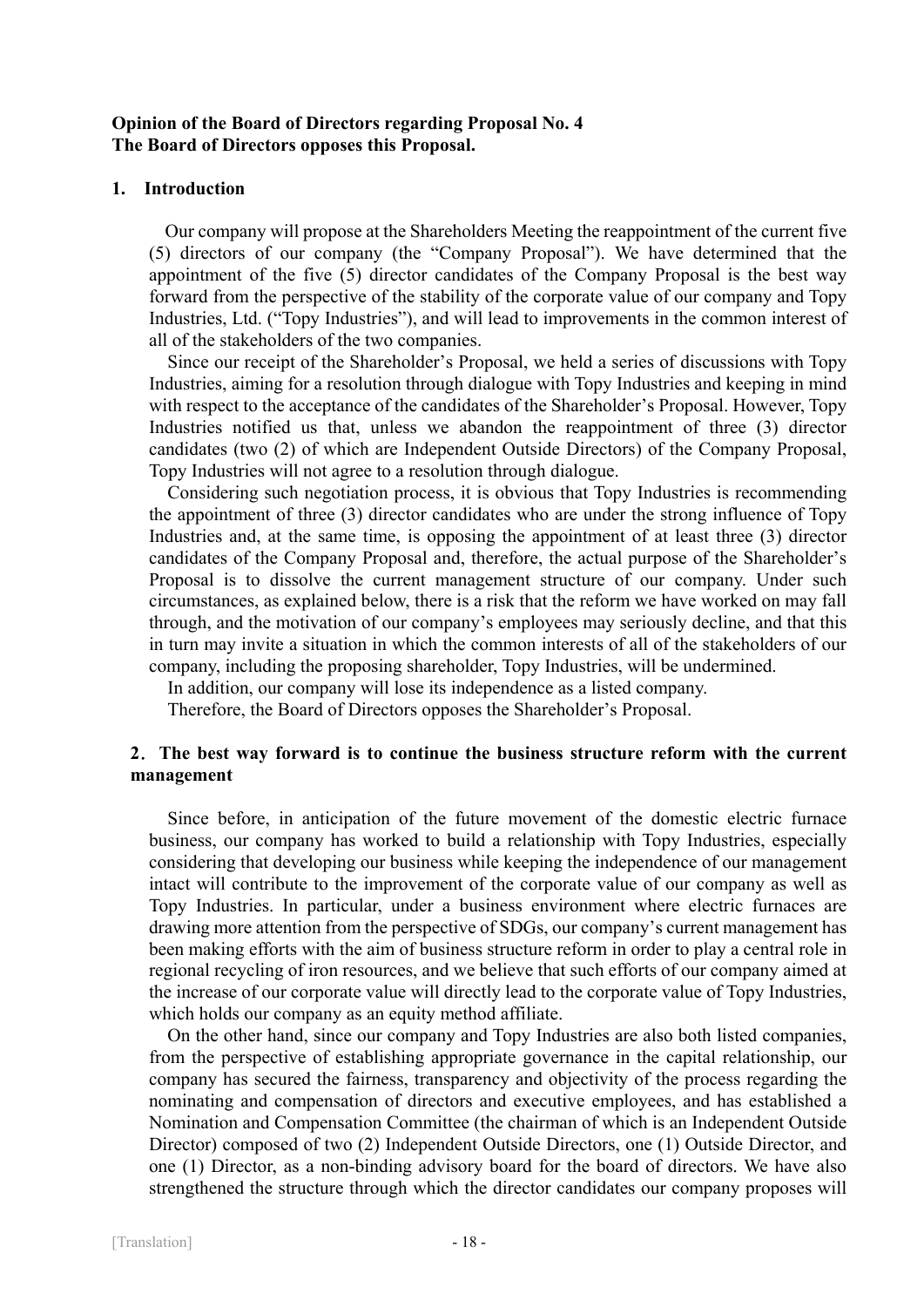be determined on the basis of the advice and recommendations of the Nomination and Compensation Committee.

All of the five (5) director candidates our company proposes were determined through such careful consideration as part of our company's governance structure, and have high levels of ethics and experience, expertise and knowledge necessary for performance of their duties. Such five (5) candidates have knowledge and experience in corporate management, global business, techniques and production, finance and accounting, legal affairs and risk management, and human affairs and labor issues, and their composition from a personnel perspective is well balanced as a whole.

Of the five (5) director candidates we propose, three (3) are Outside Directors and two (2) are Independent Outside Directors, so the majority of director candidates are Outside Directors and one third or more consist of Independent Outside Directors. We consider that having a good balance of experience, expertise and knowledge is necessary for corporate management and, in order to resolve the governance issue resulting from the capital relationship structure in which Topy Industries holds our company as an equity method affiliate, ensuring that the composition of the Board of Directors gives due consideration to the protection of the interests of minority shareholders with a high level of independence will lead to the improvement of the corporate value of our company and Topy Industries, in other words, it is in the common interest of all of the stakeholders, including the shareholders of both companies.

With such recognition, our company has developed the long-term vision "Metal Vision 2030 <*Kizuna*>" and the medium-term business plan "<*Kizuna*>2024" as our company's own path toward the continuous improvement of the corporate value of our company. Under the longterm vision "Metal Vision 2030 <*Kizuna*>" and medium-term business plan "<*Kizuna*>2024", we believe that, under the rapidly changing discontinuous and uncertain business environment where the domestic economy is contracting due to the falling birth rate and the aging population, as well as the increase in natural disasters due to climate change, we cannot deal with such issues by simply extending the management of the past. Accordingly, under such long-term vision and medium-term business plan, by applying our business foundation and brand power fostered in the region for years, and through cooperation with our business partners, we will broadly shift and renovate our business portfolio by developing new businesses, such as the expansion of sales of processed products, new products and the resource recycling business and aim for the establishment of a new business foundation.

In order to be able to continue to grow and develop as an independent listed company, our current management has actively engaged in business structure reform based on the long-term vision "Metal Vision 2030 <*Kizuna*>" and the medium-term business plan "<*Kizuna*>2024".

In particular, aiming for a departure from a management structure over-dependent on the bar steel business, which is difficult to differentiate, we have been strengthening the processed product business by enhancing a standardized business process from raw materials to processed products. In relation to such strengthening, in order to consolidate the management and indirect departments which are dispersed in each of the group companies, and to optimize the costs of the entire group, on October 1, 2019, we absorbed and merged with our consolidated subsidiaries, Hokuetsu Kogyo Co., Ltd. and Hokuetsu Tunbuckle Co., Ltd. As a result of such business structure reform, we succeeded in reducing the head office costs by seven percent (7%) in the fiscal year ending in March 2022 (the selling, general and administrative expenses, excluding temporary transfer costs) compared to that of the fiscal year ending in March 2018, which is the first year Mr. Tanahashi became the Representative Director of our company (excluding the costs of Kotecs Co., Ltd. which became our wholly owned subsidiary in April, 2020).

In addition, while in the past, we have procured the oxygen necessary for the operation of the electric furnace from affiliates in our group, and have used both PSA oxygen and liquid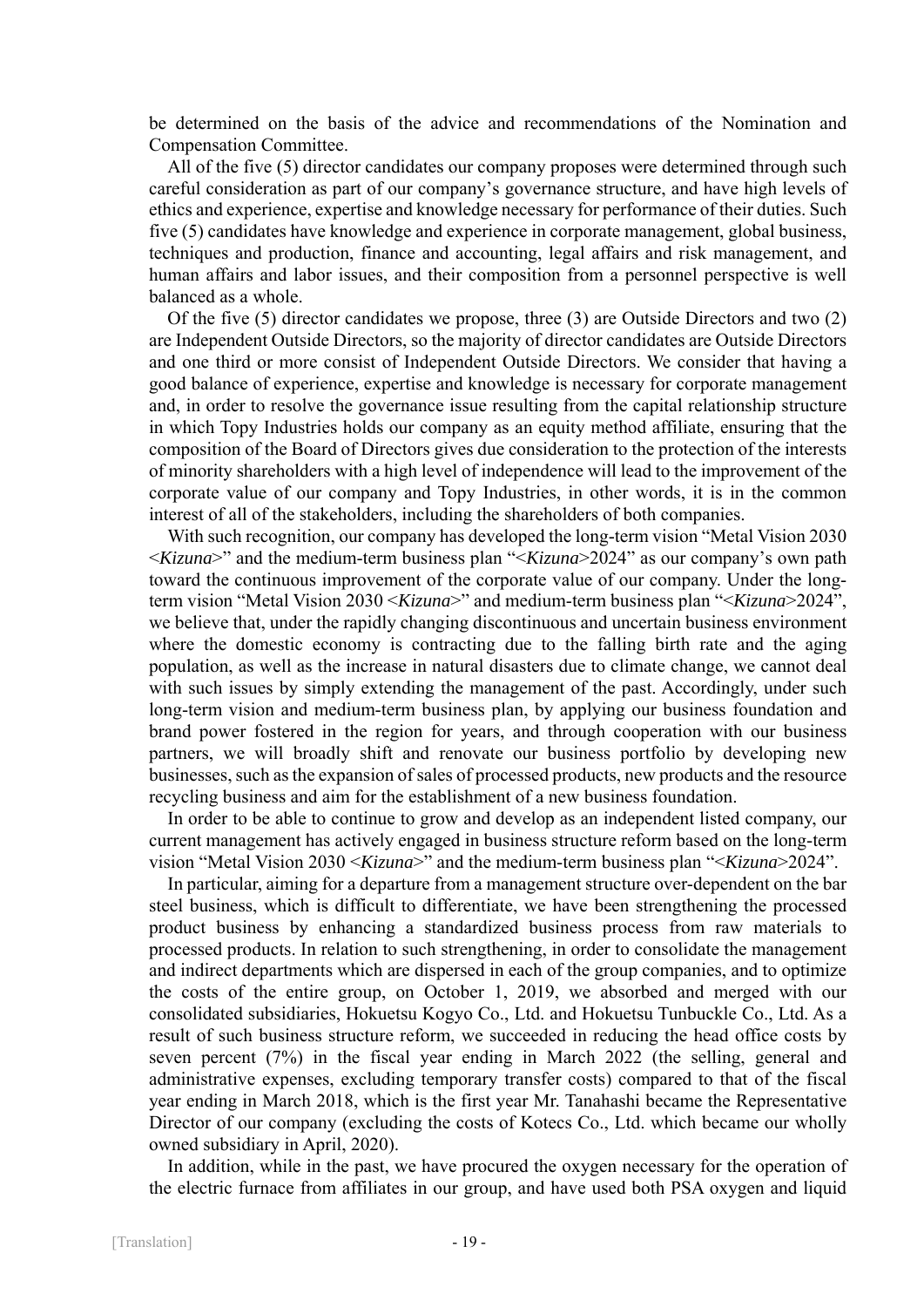oxygen, which is relatively expensive in cost, by assembling and absorbing part of such affiliates, we now self-manufacture PSA oxygen, and, by performing a stable and energyefficient operation, we have reduced our environmental impact as well as our costs.

Furthermore, we have actively carried out M&A and alliances with other companies at the initiative of the management, such as by making Kotecs Co., Ltd., a sales company of high strength iron materials, a subsidiary, through the business alliance with Kyowa Concrete Industry Co., Ltd., a company engaged in a different business, through the expansion of our business scope through the establishment of Innovas Co., Ltd., a joint venture company with Kyowa Concrete Industry Co., Ltd., and through the renewal of a high-voltage substation at low cost under an umbrella agreement with a group company of Tokyo Electric Power Company Holdings, Inc.

In addition to the above, amid an increase in mandatory carbon neutrality, we are also newly proceeding with challenging projects such as exhaust heat recovery and efficient use of CO2 through an academic-industrial alliance with a local university and joint research with business partners.

These business structure reforms are starting to achieve successful results despite an extremely difficult management environment due to the novel coronavirus pandemic, Russia's invasion of Ukraine, and the escalating price of iron scraps, materials and energy. However, there are many projects that are still only half-complete and in order for our company to continue to develop, it is necessary to complete this business structure reform with a sense of urgency. Since strong leadership, the ability to execute, and motivation is required for the implementation of this business structure reform, we are convinced that allowing the current management, which has these abilities, to continue to strongly implement the reform will improve our company's medium to long-term corporate value and will lead to the best interest of the shareholders, including Topy Industries.

From these perspectives, it is not appropriate to dissolve the current management structure.

# **3**.**The Shareholder's Proposal may interfere with the performance of the in-house employees**

Under the current circumstances of rapidly and significantly changing business environment, such as digitalization and SDGs, we consider that the importance of the performance of the inhouse employees are increasing more than before. In order for our company to increase the organization strength and to continue to grow and develop, it is essential to discover and cultivate many human resources for management from in-house employees and to select leaders of the next generation who will cultivate the growth of our company. As such, in 2020, our company has started a program to develop candidates for next generation management personnel and has established a structure to continue to produce human resources for management systematically. In addition, from this fiscal year, by jointly conducting educational program for candidates of leaders who will support next generation leaders and cultivate the next generation, we have also started strengthening to establish a cycle to develop human resources for management. We will continue to provide more opportunities for performance and motivation to the in-house employees by continuing to discuss the advisability of the nomination of in-house employees as managing personnel and executive officers.

On the other hand, our company emphasizes on exchanges of personnel and establishment of cooperative relationships with other companies and has been accepting several executive officers from Topy Industries, the proposing shareholder, since before. Obviously, our company's attitude to emphasize relationships with stakeholders including Topy Industries has not changed even now. However, our company considers that the practice of "*Ama-kudari*",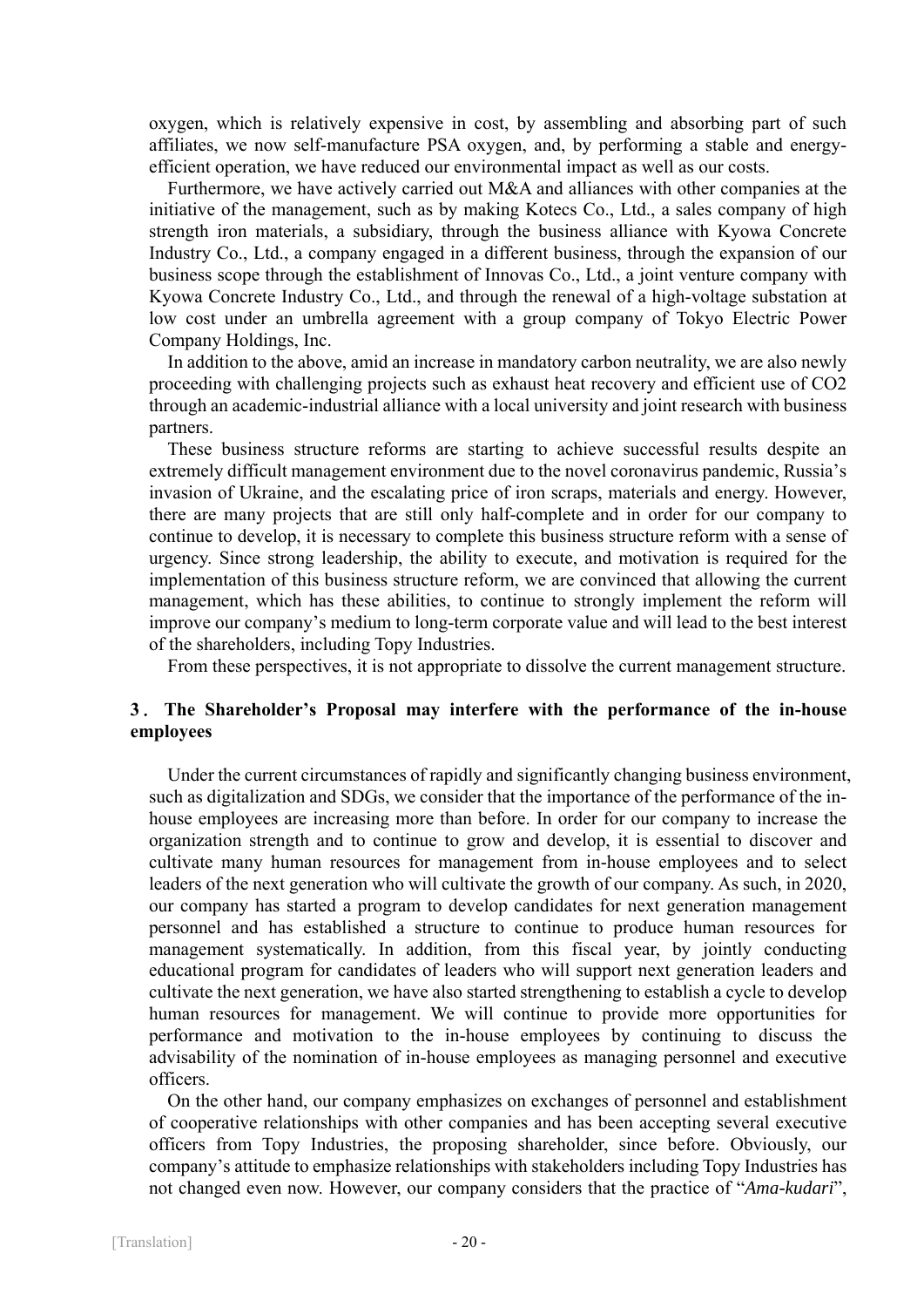where personnel from Topy Industries serve as executive officers in our company for a short term and automatically retire in accordance with Topy Industries' retirement age for executive officers, or token acceptance of executive officers which may be deemed as "*Koshi-kake*", where such personnel from Topy Industries reside in our office for a certain period and then are replaced automatically, may cause issues of management consistency and may cause negative effects taking away the opportunities for performance from in-house employees and lower their motivation.

In this regard, if it becomes a situation that the current management structure is dissolved and directors of the Shareholder's Proposal are appointed, it may create anxiety among our employees that "*Ama-kudari*" or "*Koshi-kake*" mentioned above may become the majority of our company's executive officers (For example, Topy Industries admits that Mr. Daido, one of the candidates of the Shareholder's Proposal, will serve as the director of our company for several years and then automatically retire in accordance with the retirement age of Topy Industries regardless of our company's business environment etc.).

This runs counter to the flow of the growth strategy our company proceeds with, the core of which is the human resources development program for the in-house employees, and it will have a significant adverse impact from the perspective of our company's medium-to long-term creation and improvement of corporate value.

Therefore, we consider that it is inappropriate to dissolve the current management structure and appoint the candidates of the Shareholder's Proposal as our company's directors.

# **4**.**The Shareholder's Proposal is solely for the benefit of Topy Industries and may also impair the independence of our company**

Topy Industries is a major shareholder of our company holding 35.11% of our company's voting rights together with its subsidiaries. Under the background of such capital relationship, as mentioned above, we have continued to accept executive officers from Topy Industries.

On the other hand, as an independent listed company, our company has proceeded with improvement of further governance based on the recent request from the Tokyo Stock Exchange for the governance reformation in order not to impair the interest of the minority shareholders other than Topy Industries. More specifically, as mentioned above, we have improved the objectivity and fairness of the composition of the Nomination and Compensation Committee and we also consider that even with respect to personnel recommended by Topy Industries, we should not accept them blindly but the appropriate way is to have a process of fair discussion regarding the appointment of executive officers at the Nomination and Compensation Committee and the decision at the Board of Directors.

Our company views that personnel exchange between our company and Topy Industries, the major shareholder of our company, fulfils two (2) requirements, that is, the cooperative structure based on the capital relationship mentioned above and our company's independence as a listed company.

While we have been conducting a review of the future relationship between Topy Industries and our company based on the above view, in February 2021, Topy Industries requested us to accept Topy Industries' executive officers as our company's directors. The reasons for the request by Topy Industries were the following three (3):

- (i) Topy Industry would like to have their executive officers study the positions of directors of our company and after two (2) years, transferred back;
- (ii) Topy Industries would like to review the policy regarding our company's shares held by Topy Industries; and
- (iii) Our company should accept Topy Industries' demands in light of the shareholding ratio of Topy Industries in our company.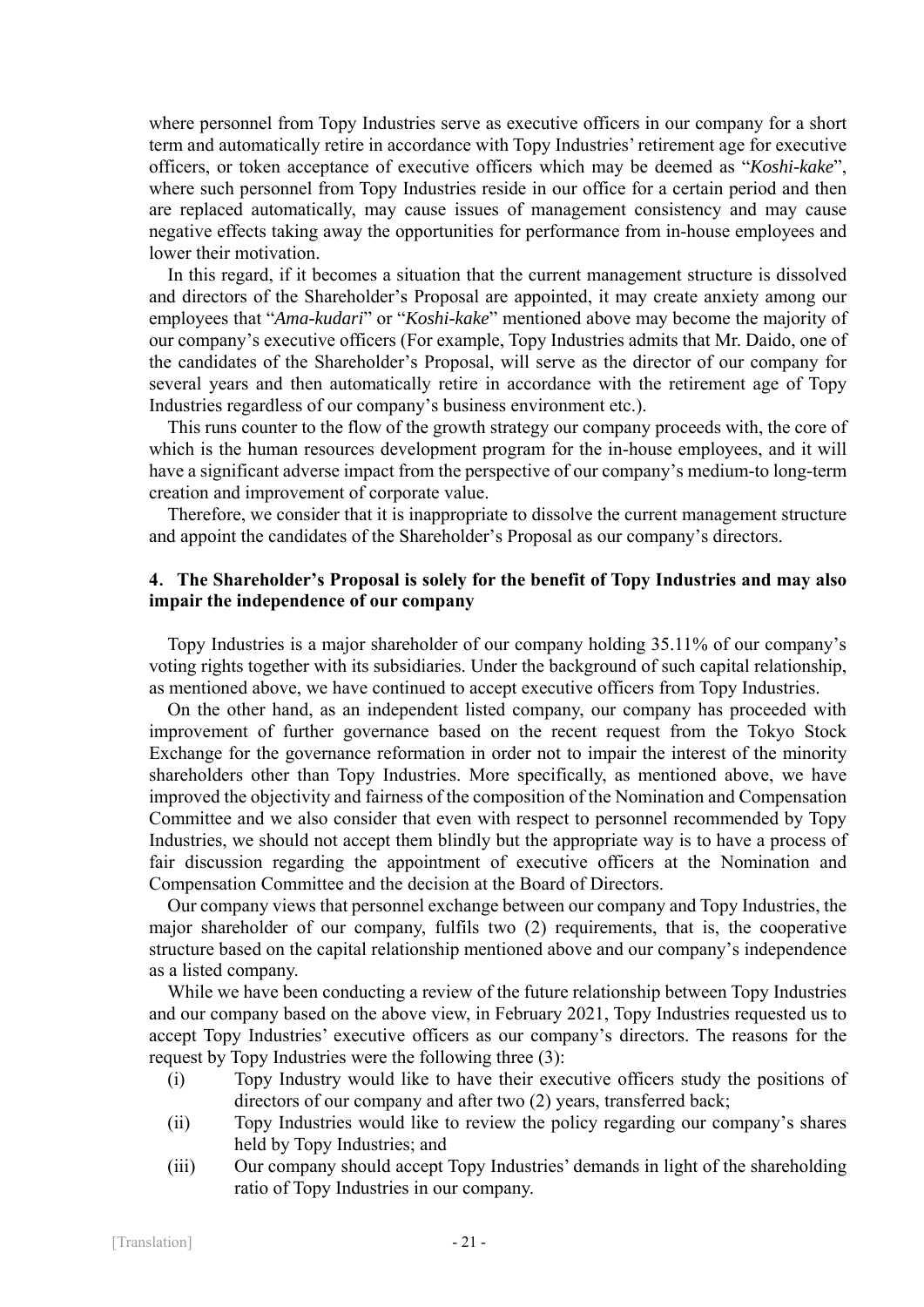We determined that although Topy Industries is our largest shareholder, the reasons from (i) to (iii) above do not consider the interests of our company (furthermore, the interests of all of the shareholders of our company), and through discussion among all the directors including Outside Directors, we declined such proposal.

The request by Topy Industries regarding the appointment of our company's executive officers continued thereafter and we received inappropriate interventions such as, our company should apply the same retirement age of executive officers as Topy Industries although our company is not a subsidiary of Topy Industries, and Mr. Tanahashi, the representative director of our company, must submit to the Nomination and Compensation Committee the personnel proposal of executive officers reflecting the intent of Topy Industries.

Under such circumstances, just as we were seeking measures aiming to improve the relationship between Topy Industries and our company, we received the Shareholder's Proposal.

After the Shareholder's Proposal was submitted, reflecting the intent of Topy Industries, the largest shareholder, we have also considered to operate the Board of Directors for the next term as a place for substantive discussion aiming for the improvement of the common interests of all of the stakeholders of both companies associated with continuous improvement of the corporate value of both companies, and we have continued exchanging opinions and discussion with Topy Industries also regarding appointment of all eight (8) candidates in total, the candidates of the Company Proposal and the candidates of the Shareholder's Proposal. However, during such discussion, Topy Industries requested us to have three (3) (two (2) of which are Independent Outside Directors) of the four (4) directors comprising the Nomination and Compensation Committee to retire and didn't make any concession.

Considering such background, it is obvious that Topy Industries is seeking to substantially exclude our company's current management structure including two (2) Independent Outside Directors and to control the Board of Directors of our company on the ground that our Nomination and Compensation Committee didn't follow the intent of Topy Industries.

We consider that the process of determining the appointment of the executive officers on the basis of the fair opinion of the Independent Outside Directors is essential as our company's governance mechanism in order to protect the interests of minority shareholders and therefore, we oppose to the Shareholder's Proposal which seeks to exclude such mechanism.

### **5**.**Our company respects the cooperative structure with Topy Industries**

Although there is a statement in the Shareholder's Proposal to the effect that our company disrespects the cooperative structure with Topy Industries, such statement is incorrect. Between Topy Industries and our company, the factual cooperative structure based on the abovementioned capital relationship has been established and we do not deny the usability of such cooperative structure. Actually, among Topy Industries and our company, at the field level, improvement proposal at factories, constant exchange such as participation in small group activities and information exchanges, etc., have been conducted. Also, recently, there were discussions between Mr. Daido of Topy Industries and Mr. Takenaka, the executive director of our company, regarding cooperative structure in order to achieve business synergies of both companies based on the guidelines such as Corporate Governance Code and Fair Disclosure Rule, etc. In addition, when equipment failure and an accident resulting in the death of an employee occurred in 2021 at our company, we immediately notified Topy Industries first and dealt with the resolution of such issues based on the advice of Topy Industries.

Although it is obvious that as an independent listed company, there is business information which we cannot disclose even to our major shareholder, Topy Industries, under such circumstances, we are seeking for the cooperative structure in order to maximize both interests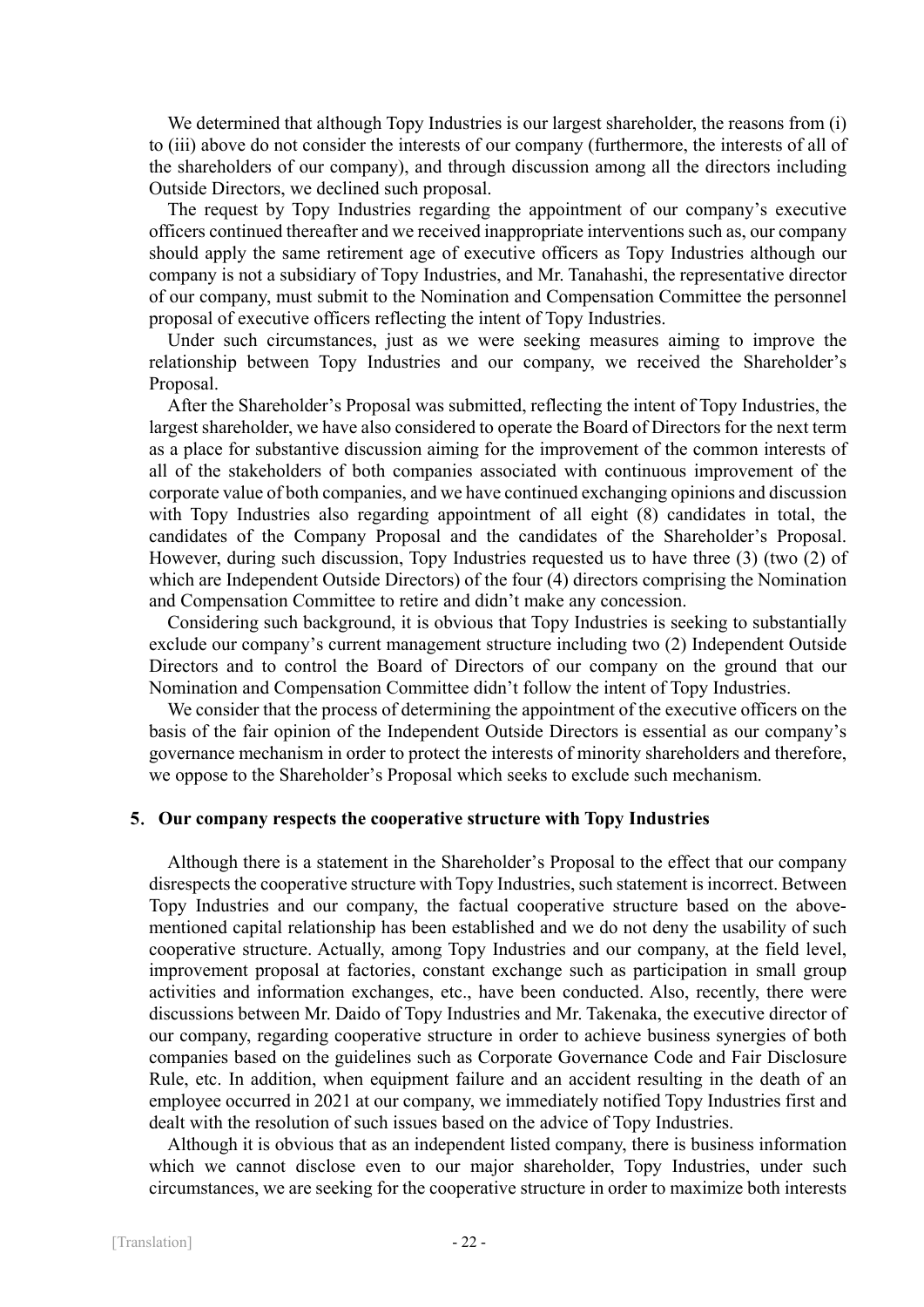based on the current situation of the electric furnace business field, and we will keep and enhance such structure from now on.

The Shareholder's Proposal intends to have three (3) (including two (2) Independent Outside Directors) of the four (4) directors comprising the Nomination and Compensation Committee who do not follow the intent of Topy Industries retire under the name of "Restructuring of cooperative structure", and its content is to dissolve the current management structure and to make those who are under the strong influence of Topy Industries the majority of the Board of Directors. Thus, in case the Shareholder's Proposal is passed, under the name of the "cooperative structure", it may lead to a result in which the interests of our company as well as all of the shareholders of our company would be undermined.

Therefore, the Board of Directors of our company opposes the Shareholder's Proposal.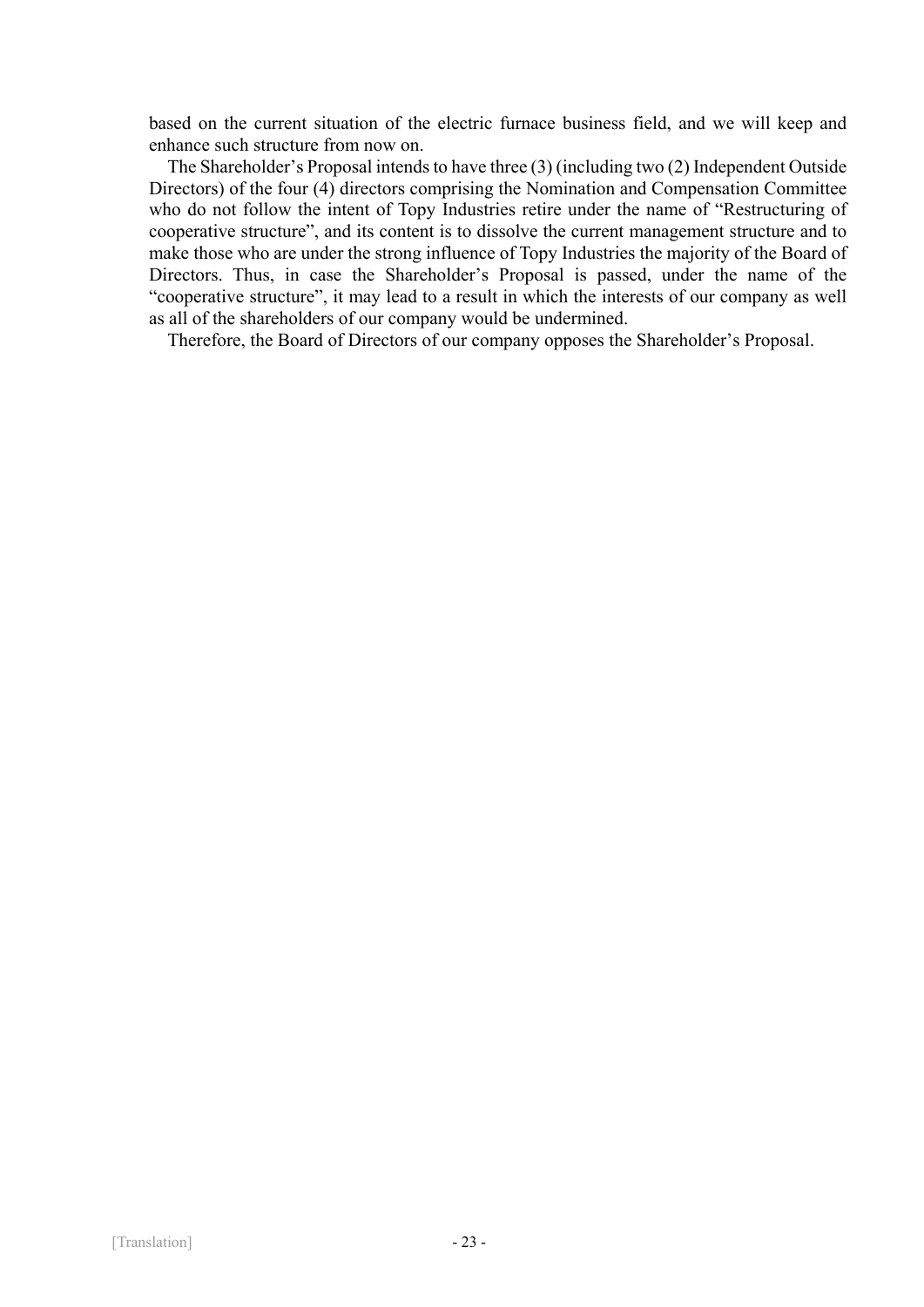# **Proposal No.5: Election of One (1) Substitute Company Auditor**

## (1) Outline of the proposal

The following shall be elected as our substitute company auditor: Tsuyoshi Nakamura.

# (2) Reason for the proposal

 The appointment of Tsuyoshi Nakamura, who was elected as a substitute company auditor at our 102nd annual shareholders' meeting held on June 21, 2018, is effective until the commencement of our 106th annual general meeting of shareholders scheduled to be held on June 2022. Therefore, we propose the election of one substitute company auditor in case there is a shortfall in the number of company auditors specified by law. This appointment may be rescinded by a resolution of the board of directors with the consent of the company auditors' meeting only before assuming office.

| Candidate<br>Number | Name<br>(Date of<br>birth)                                       | (Positions and responsibilities and important positions of other                                                                                    | Number of<br>shares of the<br>Company held<br>by Candidate                                                                                                                                                                                                                                                                                                                                                                                                                                                                                                                                                                                                                                                                                                                                                                                                                                                                                                                                                                                                                                                                                                                |         |
|---------------------|------------------------------------------------------------------|-----------------------------------------------------------------------------------------------------------------------------------------------------|---------------------------------------------------------------------------------------------------------------------------------------------------------------------------------------------------------------------------------------------------------------------------------------------------------------------------------------------------------------------------------------------------------------------------------------------------------------------------------------------------------------------------------------------------------------------------------------------------------------------------------------------------------------------------------------------------------------------------------------------------------------------------------------------------------------------------------------------------------------------------------------------------------------------------------------------------------------------------------------------------------------------------------------------------------------------------------------------------------------------------------------------------------------------------|---------|
| $\mathbf{1}$        | Tsuyoshi<br>Nakamura<br>(April 2,<br>1960)<br>of expected roles) | April 1983<br>April 2016<br><b>July 2016</b><br>April 2018<br>April 2020<br>April 2021<br>April 2022<br>Senior Executive Officer of Topy Industries | Joined Topy Industries<br>Executive Officer, Manager of Technology<br><b>Management Division</b><br>Executive Officer, Manager of Technology<br><b>Division</b><br>Executive Officer, Manager of Steel Business<br>Division<br>Managing Executive Officer, Manager of Steel<br><b>Business Division</b><br>Managing Executive Officer,<br>Manager<br>of<br>Corporate Planning Division<br>Senior Executive Officer (current)<br>(Important positions of other organizations currently held)<br>(Reasons for nomination as a Substitute Company Auditor candidate and summary<br>Mr. Nakamura specialized in steel making technology for electric furnaces at the<br>Steel Business Division of Topy Industries, his expertise is well known to the<br>industry, and he has attracted a number of investments in steel. Mr. Nakamura also<br>has ample knowledge of Topy Industries' overall technology as well as a large<br>network of contacts. Mr. Nakamura is expected to strengthen the Company's audit<br>function through advice for securing the legality and adequacy of the decision<br>making of the Board of Directors and comments to the Board of Auditors. | 0 share |

# (3) Name, brief history, etc. of candidate

Notes:

- 1. Mr. Tsuyoshi Nakamura has no special interest with the Company.
- 2. Mr. Tsuyoshi Nakamura is a Substitute Outside Company Auditor candidate.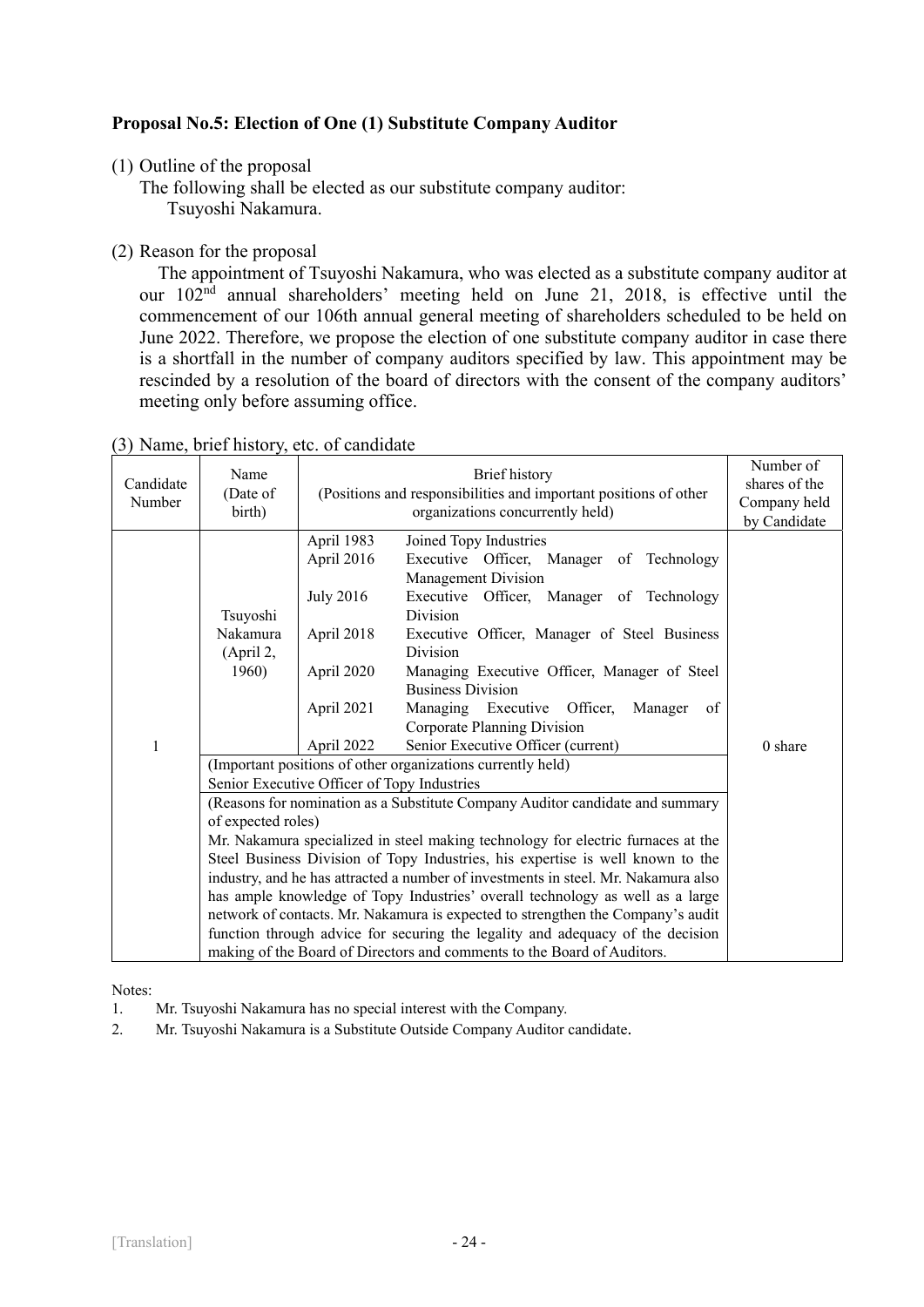# **Opinion of the Board of Directors regarding Proposal No.5 The Board of Directors opposes this Proposal.**

The candidate of substitute company auditor which our company proposes as the candidate of Outside Company Auditor has deep knowledge of the electric furnace business fostered by the past experience and high management capability.

The candidate of substitute auditor in the Shareholder's Proposal is a senior executive officer of Topy Industries. In addition, two (2) of the three (3) current auditors of our company are from Topy Industries. Such proposal intends nothing but to occupy almost all of the members' seats of the Board of Directors together with the director candidates of the Shareholder's Proposal.

Therefore, the Board of Directors of our company opposes the Shareholder's Proposal.